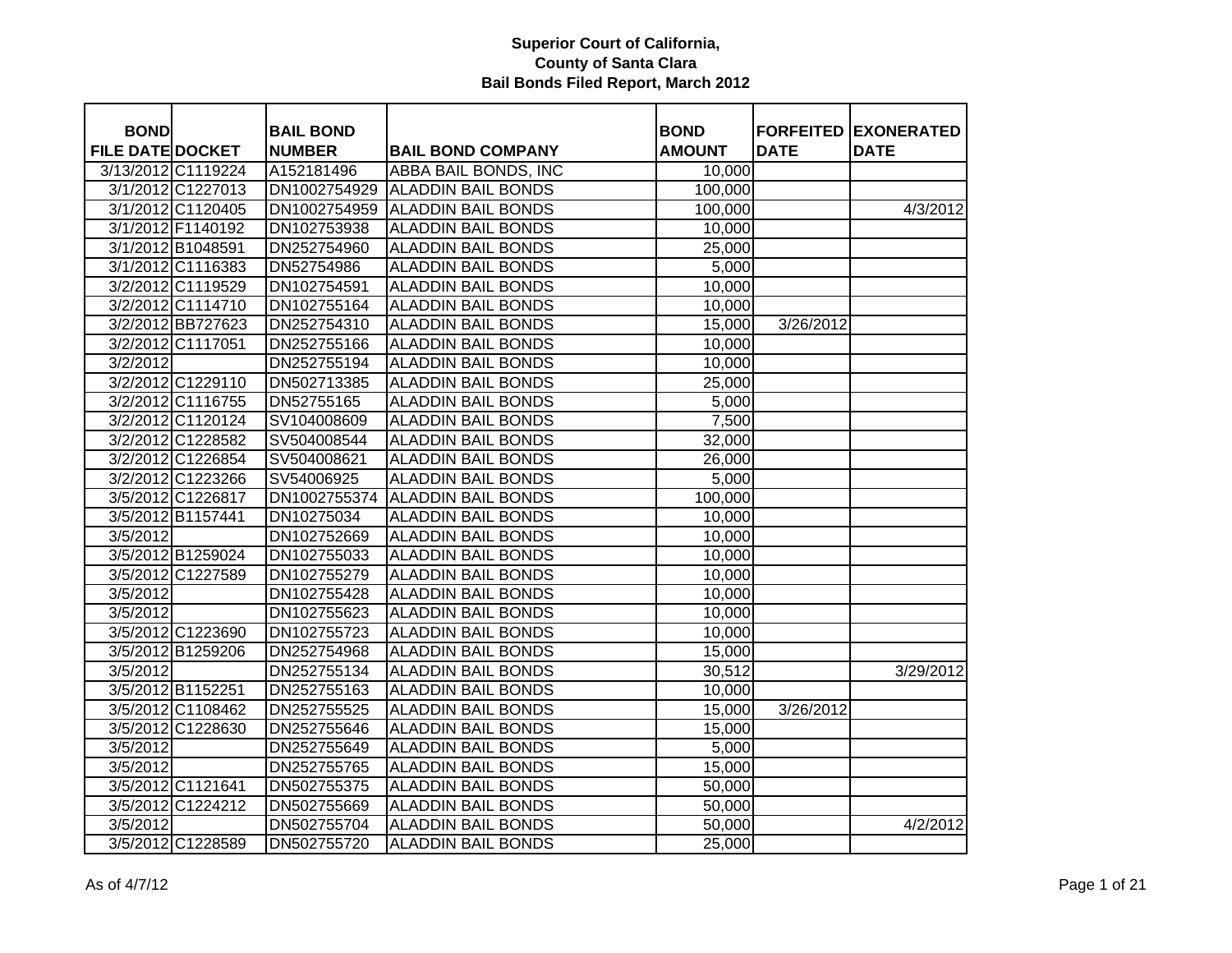| <b>BOND</b>             |                   | <b>BAIL BOND</b> |                                 | <b>BOND</b>   |             | <b>FORFEITED EXONERATED</b> |
|-------------------------|-------------------|------------------|---------------------------------|---------------|-------------|-----------------------------|
| <b>FILE DATE DOCKET</b> |                   | <b>NUMBER</b>    | <b>BAIL BOND COMPANY</b>        | <b>AMOUNT</b> | <b>DATE</b> | <b>DATE</b>                 |
|                         | 3/5/2012 C1228586 | SV1004008735     | <b>ALADDIN BAIL BONDS</b>       | 100,000       |             |                             |
|                         | 3/5/2012 C1224681 | SV104008745      | <b>ALADDIN BAIL BONDS</b>       | 10,000        |             | 3/6/2012                    |
|                         | 3/5/2012 B1259346 | SV254008517      | <b>ALADDIN BAIL BONDS</b>       | 11,000        |             |                             |
| 3/5/2012                |                   | SV254008696      | <b>ALADDIN BAIL BONDS</b>       | 25,000        |             |                             |
|                         | 3/5/2012 C1107758 | SV254009077      | <b>ALADDIN BAIL BONDS</b>       | 15,000        |             |                             |
| 3/5/2012                |                   | SV254009079      | <b>ALADDIN BAIL BONDS</b>       | 15,000        |             |                             |
| 3/5/2012                |                   | SV504008820      | <b>ALADDIN BAIL BONDS</b>       | 25,000        |             |                             |
| 3/5/2012                |                   | SV504008913      | <b>ALADDIN BAIL BONDS</b>       | 50,000        |             |                             |
|                         | 3/6/2012 C1224212 |                  | <b>O ALADDIN BAIL BONDS</b>     | 1             |             | 3/6/2012                    |
|                         | 3/6/2012 F1241967 |                  | DN1002755714 ALADDIN BAIL BONDS | 56,000        |             |                             |
|                         | 3/6/2012 BB940541 | DN102754414      | <b>ALADDIN BAIL BONDS</b>       | 8,000         |             |                             |
| 3/6/2012                |                   | DN102755788      | <b>ALADDIN BAIL BONDS</b>       | 10,000        |             |                             |
|                         | 3/6/2012 C1225944 | DN102755794      | <b>ALADDIN BAIL BONDS</b>       | 5,000         |             |                             |
|                         | 3/6/2012 C1121223 | DN102755907      | <b>ALADDIN BAIL BONDS</b>       | 10,000        |             |                             |
|                         | 3/6/2012 B1154973 | DN252755335      | <b>ALADDIN BAIL BONDS</b>       | 20,000        | 3/28/2012   |                             |
|                         | 3/6/2012 B1258602 | DN252755670      | <b>ALADDIN BAIL BONDS</b>       | 20,000        |             |                             |
| 3/6/2012                |                   | DN252755834      | <b>ALADDIN BAIL BONDS</b>       | 25,000        |             | 3/19/2012                   |
| 3/6/2012                |                   | DN252755844      | <b>ALADDIN BAIL BONDS</b>       | 11,250        |             | 4/2/2012                    |
|                         | 3/6/2012 B1258627 | SV254008890      | <b>ALADDIN BAIL BONDS</b>       | 25,000        |             |                             |
| 3/6/2012                |                   | SV504009195      | <b>ALADDIN BAIL BONDS</b>       | 36,000        |             |                             |
| 3/6/2012                |                   | SV54009175       | <b>ALADDIN BAIL BONDS</b>       | 5,000         |             |                             |
|                         | 3/7/2012 C1228752 | DN1002755971     | <b>ALADDIN BAIL BONDS</b>       | 51,000        |             |                             |
|                         | 3/7/2012 C1224861 | DN102755952      | <b>ALADDIN BAIL BONDS</b>       | 10,000        |             |                             |
|                         | 3/7/2012 C1224928 | DN102756043      | <b>ALADDIN BAIL BONDS</b>       | 10,000        |             |                             |
|                         | 3/7/2012 C1115313 | DN252755975      | <b>ALADDIN BAIL BONDS</b>       | 10,000        |             |                             |
|                         | 3/7/2012 CC616114 | DN52755067       | <b>ALADDIN BAIL BONDS</b>       | 5,000         |             |                             |
|                         | 3/7/2012 C1121334 | DN52755187       | <b>ALADDIN BAIL BONDS</b>       | 5,000         |             |                             |
|                         | 3/7/2012 C1119658 | SV504009279      | <b>ALADDIN BAIL BONDS</b>       | 30,000        |             |                             |
|                         | 3/7/2012 C1121127 | SV54008488       | <b>ALADDIN BAIL BONDS</b>       | 5,000         |             |                             |
| 3/8/2012                |                   | DN252755850      | <b>ALADDIN BAIL BONDS</b>       | 10,000        |             |                             |
|                         | 3/8/2012 C1117226 | DN52756085       | <b>ALADDIN BAIL BONDS</b>       | 5,000         |             |                             |
|                         | 3/8/2012 F1138700 | SV104009265      | <b>ALADDIN BAIL BONDS</b>       | 10,000        |             |                             |
|                         | 3/8/2012 C1114109 | SV504009260      | <b>ALADDIN BAIL BONDS</b>       | 50,000        |             |                             |
|                         | 3/8/2012 F1241852 | SV504009314      | <b>ALADDIN BAIL BONDS</b>       | 50,000        |             |                             |
|                         | 3/8/2012 C1114582 | SV54009305       | <b>ALADDIN BAIL BONDS</b>       | 5,000         |             |                             |
| 3/8/2012                |                   | SV54009306       | <b>ALADDIN BAIL BONDS</b>       | 1,000         |             |                             |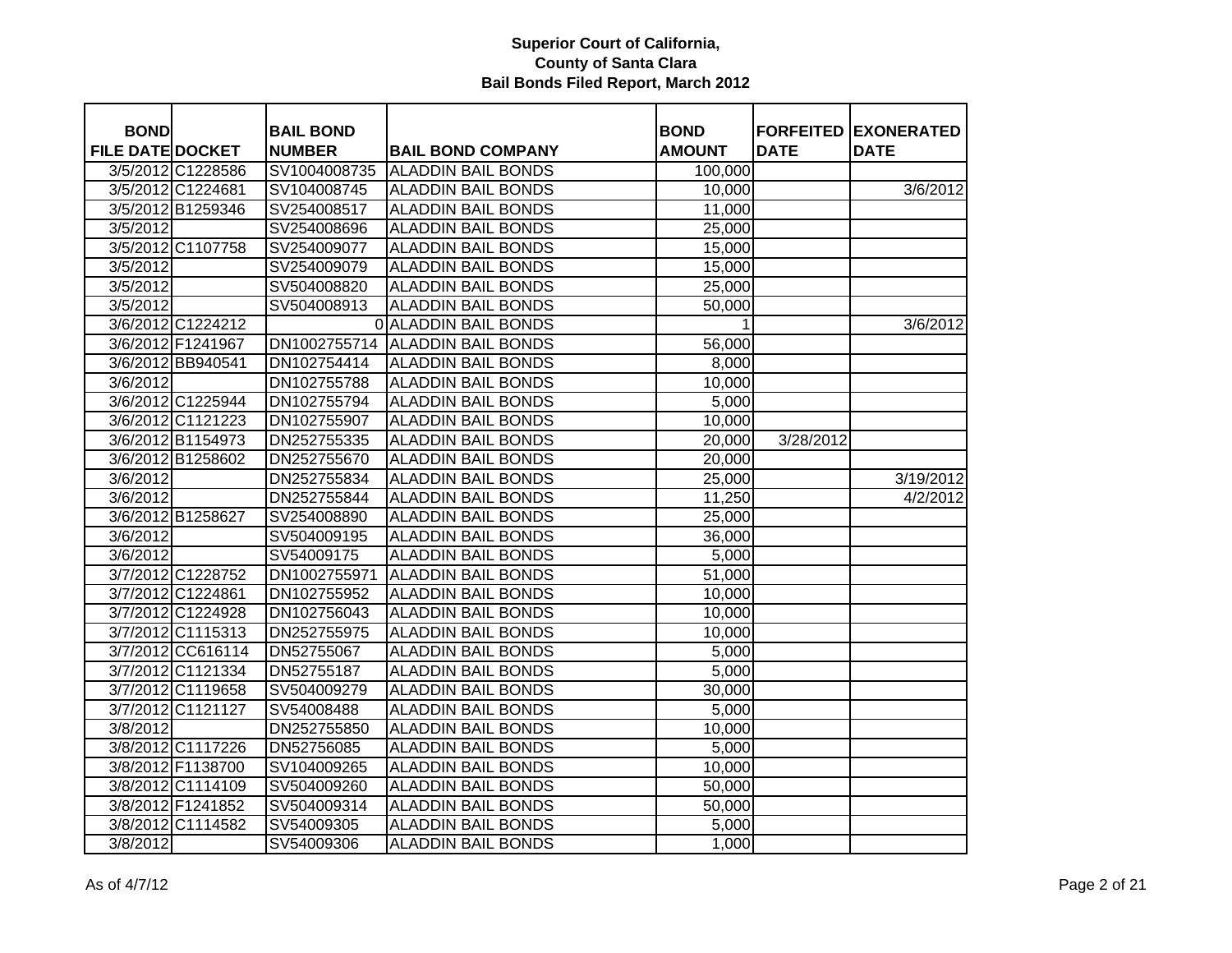| <b>BOND</b>             |                    | <b>BAIL BOND</b> |                           | <b>BOND</b>        |             | <b>FORFEITED EXONERATED</b> |
|-------------------------|--------------------|------------------|---------------------------|--------------------|-------------|-----------------------------|
| <b>FILE DATE DOCKET</b> |                    | <b>NUMBER</b>    | <b>BAIL BOND COMPANY</b>  | <b>AMOUNT</b>      | <b>DATE</b> | <b>DATE</b>                 |
|                         | 3/8/2012 C1225593  | SV54009392       | <b>ALADDIN BAIL BONDS</b> | 1,000              |             |                             |
|                         | 3/12/2012 C1101512 | DN102755261      | <b>ALADDIN BAIL BONDS</b> | 10,000             | 3/22/2012   |                             |
|                         | 3/12/2012 C1104025 | DN102756307      | <b>ALADDIN BAIL BONDS</b> | 10,000             | 4/2/2012    |                             |
|                         | 3/12/2012 CC936918 | DN102756334      | <b>ALADDIN BAIL BONDS</b> | 10,000             |             |                             |
|                         | 3/12/2012 C1075718 | DN102756335      | <b>ALADDIN BAIL BONDS</b> | 10,000             |             |                             |
| 3/12/2012               |                    | DN102756501      | <b>ALADDIN BAIL BONDS</b> | 10,000             |             |                             |
|                         | 3/12/2012 C1120981 | DN102756505      | <b>ALADDIN BAIL BONDS</b> | 10,000             |             |                             |
|                         | 3/12/2012 C1229074 | DN102756647      | <b>ALADDIN BAIL BONDS</b> | 10,000             |             |                             |
| 3/12/2012               |                    | DN102756749      | <b>ALADDIN BAIL BONDS</b> | 10,000             |             |                             |
|                         | 3/12/2012 C1229165 | DN252748502      | <b>ALADDIN BAIL BONDS</b> | 25,000             |             |                             |
| 3/12/2012               |                    | DN252756214      | <b>ALADDIN BAIL BONDS</b> | 15,000             |             | 4/4/2012                    |
| 3/12/2012               |                    | DN252756349      | <b>ALADDIN BAIL BONDS</b> | 25,000             |             |                             |
| 3/12/2012               |                    | DN252756822      | <b>ALADDIN BAIL BONDS</b> | 10,000             |             |                             |
|                         | 3/12/2012 C1223897 | DN502752130      | <b>ALADDIN BAIL BONDS</b> | 30,000             | 3/26/2012   |                             |
|                         | 3/12/2012 C1224631 | DN502755092      | <b>ALADDIN BAIL BONDS</b> | 3,500              |             | 3/16/2012                   |
|                         | 3/12/2012 C1094037 | DN502756233      | <b>ALADDIN BAIL BONDS</b> | 50,000             |             | 3/15/2012                   |
| 3/12/2012               |                    | DN502756242      | <b>ALADDIN BAIL BONDS</b> | 25,000             |             | 4/4/2012                    |
|                         | 3/12/2012 C1228851 | DN502756549      | <b>ALADDIN BAIL BONDS</b> | 30,000             |             |                             |
|                         | 3/12/2012 C1227679 | DN502756661      | <b>ALADDIN BAIL BONDS</b> | 50,000             |             |                             |
|                         | 3/12/2012 CC824603 | DN52756336       | <b>ALADDIN BAIL BONDS</b> | $\overline{5,000}$ |             |                             |
| 3/12/2012               |                    | DN52756420       | <b>ALADDIN BAIL BONDS</b> | 5,000              |             |                             |
|                         | 3/12/2012 C1227545 | DN52756608       | <b>ALADDIN BAIL BONDS</b> | 1,000              |             |                             |
|                         | 3/12/2012 C1228798 | SV104009594      | <b>ALADDIN BAIL BONDS</b> | 10,000             |             |                             |
| 3/12/2012               |                    | SV104009795      | <b>ALADDIN BAIL BONDS</b> | 10,000             |             |                             |
|                         | 3/12/2012 C1229072 | SV104009911      | <b>ALADDIN BAIL BONDS</b> | 10,000             |             |                             |
| 3/12/2012               |                    | SV504009454      | <b>ALADDIN BAIL BONDS</b> | 10,000             |             | 3/22/2012                   |
|                         | 3/12/2012 C1229047 | SV504009544      | <b>ALADDIN BAIL BONDS</b> | 41,000             |             |                             |
| 3/12/2012               |                    | SV504009598      | <b>ALADDIN BAIL BONDS</b> | 10,000             |             |                             |
|                         | 3/12/2012 C1229087 | SV504009837      | <b>ALADDIN BAIL BONDS</b> | 50,000             |             |                             |
| 3/13/2012 B1258951      |                    | DN1002756445     | <b>ALADDIN BAIL BONDS</b> | 100,000            |             |                             |
| 3/13/2012               |                    | DN102756942      | <b>ALADDIN BAIL BONDS</b> | 10,000             |             |                             |
| 3/13/2012               |                    | DN252748500      | <b>ALADDIN BAIL BONDS</b> | 15,000             |             |                             |
|                         | 3/13/2012 C1225098 | DN252756515      | <b>ALADDIN BAIL BONDS</b> | 10,000             |             |                             |
|                         | 3/13/2012 F1242043 | DN252756804      | <b>ALADDIN BAIL BONDS</b> | 10,000             |             |                             |
| 3/13/2012               |                    | DN252756809      | <b>ALADDIN BAIL BONDS</b> | 20,000             |             |                             |
| 3/13/2012               |                    | DN252756941      | <b>ALADDIN BAIL BONDS</b> | 10,000             |             |                             |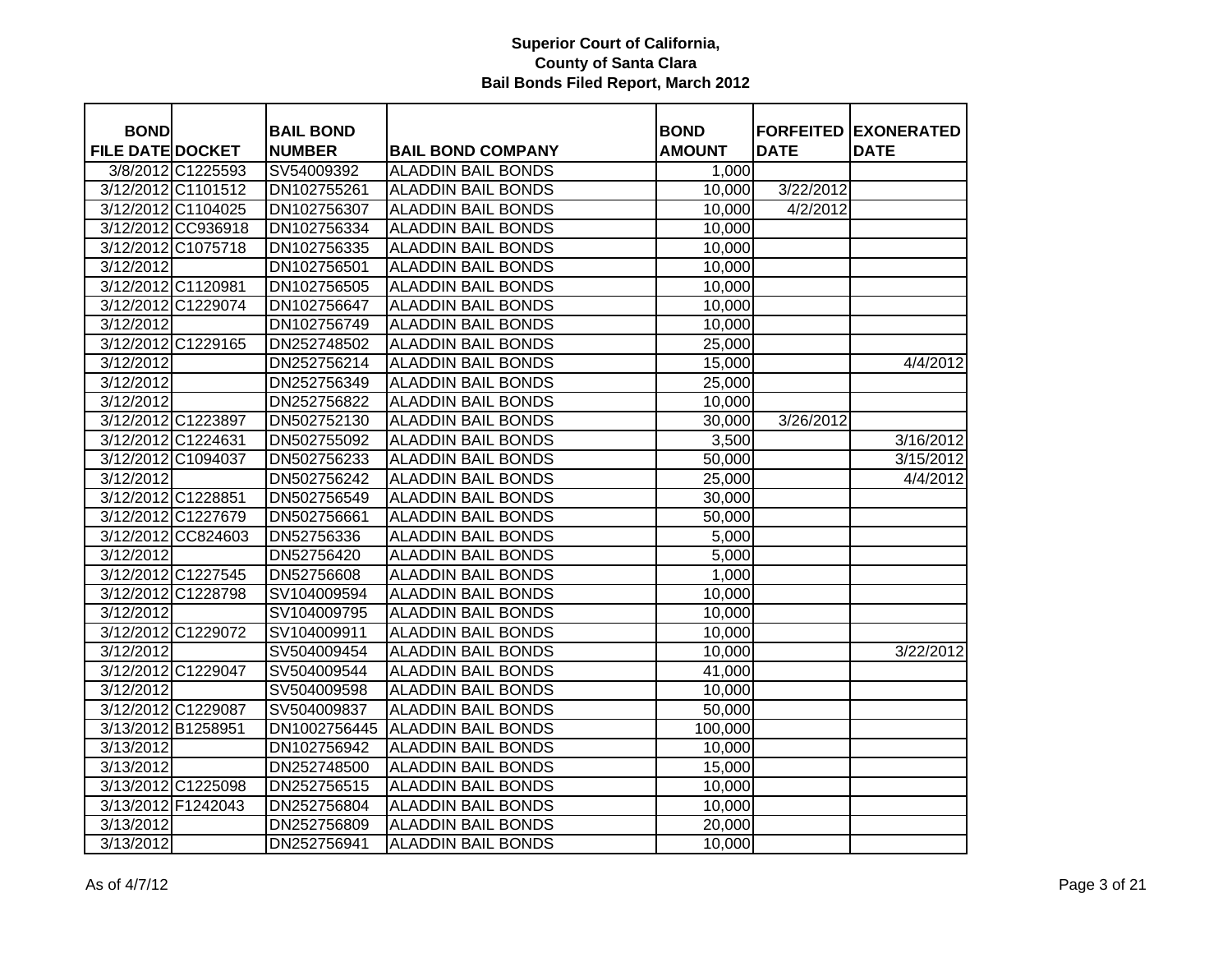| <b>BOND</b>             |                    | <b>BAIL BOND</b> |                           | <b>BOND</b>   |             | <b>FORFEITED EXONERATED</b> |
|-------------------------|--------------------|------------------|---------------------------|---------------|-------------|-----------------------------|
| <b>FILE DATE DOCKET</b> |                    | <b>NUMBER</b>    | <b>BAIL BOND COMPANY</b>  | <b>AMOUNT</b> | <b>DATE</b> | <b>DATE</b>                 |
| 3/13/2012               |                    | DN502756797      | <b>ALADDIN BAIL BONDS</b> | 36,000        |             |                             |
|                         | 3/13/2012 C1118970 | DN52756547       | <b>ALADDIN BAIL BONDS</b> | 500           |             |                             |
| 3/13/2012 B1156795      |                    | SV1004009647     | <b>ALADDIN BAIL BONDS</b> | 75,000        |             |                             |
|                         | 3/13/2012 C1225134 | SV1004009910     | <b>ALADDIN BAIL BONDS</b> | 70,000        |             |                             |
|                         | 3/13/2012 C1105224 | SV104009993      | <b>ALADDIN BAIL BONDS</b> | 10,000        |             |                             |
| 3/13/2012               |                    | SV504009767      | <b>ALADDIN BAIL BONDS</b> | 10,000        |             |                             |
|                         | 3/13/2012 C1075485 | SV54008961       | <b>ALADDIN BAIL BONDS</b> | 5,000         |             | 4/2/2012                    |
| 3/13/2012 B1157062      |                    | SV54009513       | <b>ALADDIN BAIL BONDS</b> | 1,000         |             |                             |
| 3/13/2012 B1157021      |                    | SV54009515       | <b>ALADDIN BAIL BONDS</b> | 1,000         |             |                             |
| 3/13/2012 C1094721      |                    | SV54009805       | <b>ALADDIN BAIL BONDS</b> | 5,000         |             |                             |
| 3/14/2012 B1258567      |                    | DN102756132      | <b>ALADDIN BAIL BONDS</b> | 10,000        |             |                             |
| 3/14/2012               |                    | DN102757079      | <b>ALADDIN BAIL BONDS</b> | 5,000         |             |                             |
| 3/14/2012 B1259087      |                    | DN252757060      | <b>ALADDIN BAIL BONDS</b> | 10,000        |             |                             |
|                         | 3/14/2012 C1122780 | DN252757130      | <b>ALADDIN BAIL BONDS</b> | 20,000        |             |                             |
|                         | 3/14/2012 C1227980 | SV104010151      | <b>ALADDIN BAIL BONDS</b> | 10,000        |             |                             |
| 3/14/2012 B1157222      |                    | SV54009514       | <b>ALADDIN BAIL BONDS</b> | 1,000         |             |                             |
|                         | 3/15/2012 C1228483 | DN252757166      | <b>ALADDIN BAIL BONDS</b> | 11,000        | 3/27/2012   |                             |
| 3/15/2012               |                    | DN252757323      | <b>ALADDIN BAIL BONDS</b> | 10,000        |             |                             |
| 3/15/2012               |                    | DN252757328      | <b>ALADDIN BAIL BONDS</b> | 10,000        |             |                             |
|                         | 3/15/2012 C1102016 | SV104009839      | <b>ALADDIN BAIL BONDS</b> | 10,000        |             |                             |
| 3/15/2012 F1241701      |                    | SV504010074      | <b>ALADDIN BAIL BONDS</b> | 30,000        |             |                             |
|                         | 3/15/2012 CC936240 | SV54009503       | <b>ALADDIN BAIL BONDS</b> | 5,000         |             |                             |
|                         | 3/16/2012 CC814328 | DN102757000      | <b>ALADDIN BAIL BONDS</b> | 10,000        |             |                             |
| 3/16/2012 C1228641      |                    | DN252757310      | <b>ALADDIN BAIL BONDS</b> | 11,000        |             |                             |
| 3/16/2012 B1259234      |                    | SV104010264      | <b>ALADDIN BAIL BONDS</b> | 10,000        |             |                             |
|                         | 3/16/2012 C1228224 | SV254010342      | <b>ALADDIN BAIL BONDS</b> | 25,000        |             |                             |
|                         | 3/19/2012 C1228749 | DN102713369      | <b>ALADDIN BAIL BONDS</b> | 10,000        |             |                             |
| 3/19/2012 F1241885      |                    | DN102757256      | <b>ALADDIN BAIL BONDS</b> | 10,000        |             |                             |
|                         | 3/19/2012 C1105196 | DN102757447      | <b>ALADDIN BAIL BONDS</b> | 5,000         |             |                             |
| 3/19/2012               |                    | DN102757697      | <b>ALADDIN BAIL BONDS</b> | 10,000        |             |                             |
| 3/19/2012               |                    | DN102757772      | <b>ALADDIN BAIL BONDS</b> | 10,000        |             |                             |
| 3/19/2012               |                    | DN252732694      | <b>ALADDIN BAIL BONDS</b> | 10,000        |             |                             |
| 3/19/2012 C1225187      |                    | DN252745868      | <b>ALADDIN BAIL BONDS</b> | 5,000         |             |                             |
| 3/19/2012               |                    | DN252757831      | <b>ALADDIN BAIL BONDS</b> | 11,000        |             |                             |
| 3/19/2012               |                    | DN252757833      | <b>ALADDIN BAIL BONDS</b> | 10,000        |             |                             |
|                         | 3/19/2012 C1228746 | DN252757852      | <b>ALADDIN BAIL BONDS</b> | 11,250        |             |                             |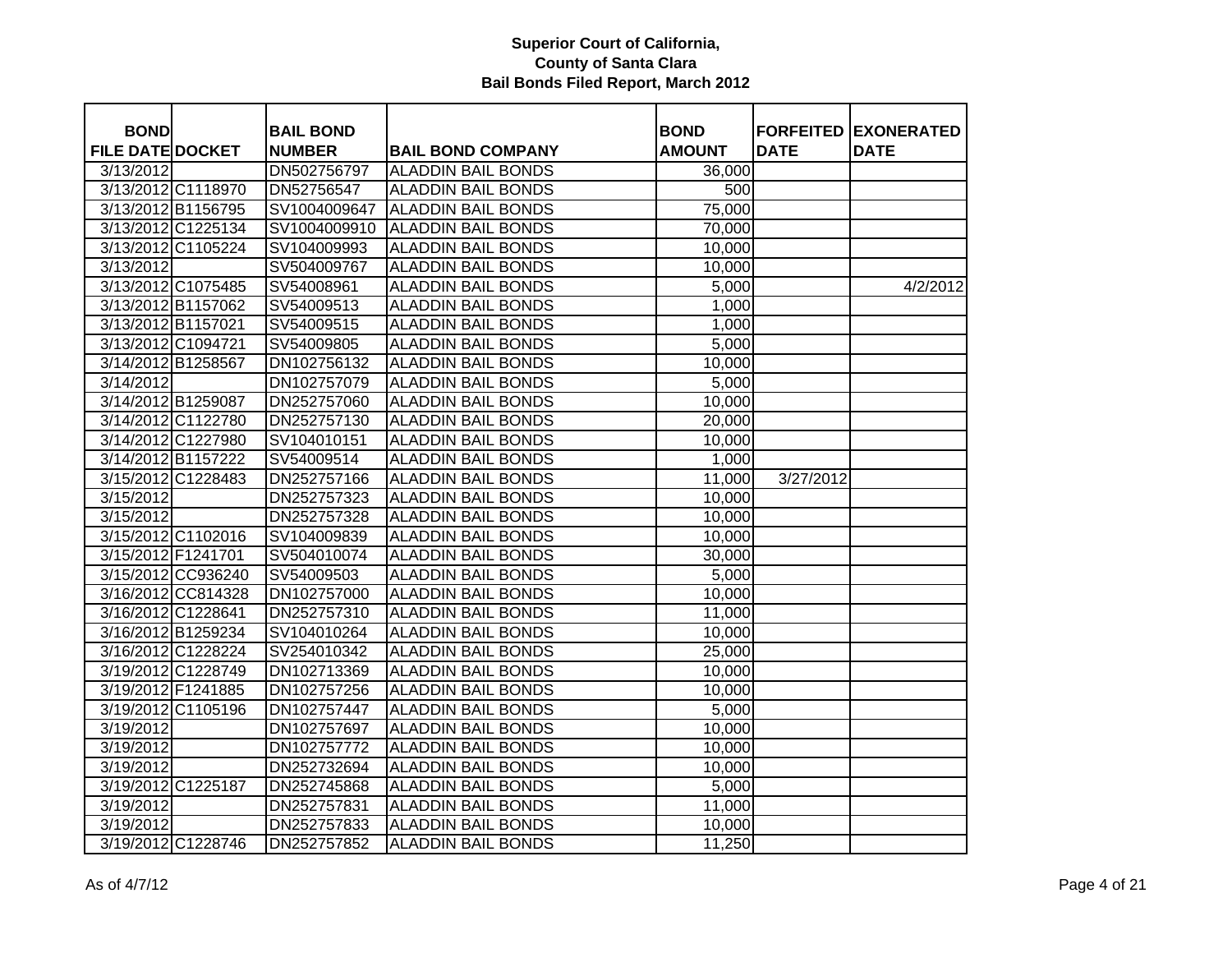| <b>BOND</b>             |                    | <b>BAIL BOND</b> |                           | <b>BOND</b>   |             | <b>FORFEITED EXONERATED</b> |
|-------------------------|--------------------|------------------|---------------------------|---------------|-------------|-----------------------------|
| <b>FILE DATE DOCKET</b> |                    | <b>NUMBER</b>    | <b>BAIL BOND COMPANY</b>  | <b>AMOUNT</b> | <b>DATE</b> | <b>DATE</b>                 |
| 3/19/2012               |                    | DN252757860      | <b>ALADDIN BAIL BONDS</b> | 25,000        |             |                             |
| 3/19/2012               |                    | DN252757876      | <b>ALADDIN BAIL BONDS</b> | 25,000        |             |                             |
|                         | 3/19/2012 C1100287 | DN252757886      | <b>ALADDIN BAIL BONDS</b> | 20,000        |             |                             |
| 3/19/2012               |                    | DN302757722      | <b>ALADDIN BAIL BONDS</b> | 30,000        |             |                             |
| 3/19/2012 F1138390      |                    | DN502757007      | <b>ALADDIN BAIL BONDS</b> | 40,000        |             |                             |
| 3/19/2012               |                    | DN502757784      | <b>ALADDIN BAIL BONDS</b> | 17,000        |             |                             |
| 3/19/2012 C1086467      |                    | DN502757785      | <b>ALADDIN BAIL BONDS</b> | 25,000        |             |                             |
|                         | 3/19/2012 C1226550 | DN52757535       | <b>ALADDIN BAIL BONDS</b> | 5,000         |             | 3/21/2012                   |
| 3/19/2012               |                    | DN52757796       | <b>ALADDIN BAIL BONDS</b> | 5,000         |             |                             |
| 3/19/2012 C1094181      |                    | DN52757869       | <b>ALADDIN BAIL BONDS</b> | 5,000         |             |                             |
|                         | 3/19/2012 C1115959 | SV104010552      | <b>ALADDIN BAIL BONDS</b> | 10,000        |             |                             |
| 3/19/2012               |                    | SV104010575      | <b>ALADDIN BAIL BONDS</b> | 10,000        |             |                             |
| 3/19/2012               |                    | SV254010652      | <b>ALADDIN BAIL BONDS</b> | 25,000        |             |                             |
| 3/19/2012               |                    | SV504010273      | <b>ALADDIN BAIL BONDS</b> | 50,000        |             |                             |
| 3/19/2012               |                    | SV504010484      | <b>ALADDIN BAIL BONDS</b> | 50,000        |             |                             |
|                         | 3/20/2012 C1080405 | DN1002757905     | <b>ALADDIN BAIL BONDS</b> | 60,000        |             |                             |
|                         | 3/20/2012 C1108540 | DN102757309      | <b>ALADDIN BAIL BONDS</b> | 10,000        |             |                             |
|                         | 3/20/2012 C1091582 | DN102757333      | <b>ALADDIN BAIL BONDS</b> | 10,000        |             |                             |
| 3/20/2012               |                    | DN102757814      | <b>ALADDIN BAIL BONDS</b> | 10,000        |             |                             |
| 3/20/2012 C1116751      |                    | DN252757904      | <b>ALADDIN BAIL BONDS</b> | 25,000        |             |                             |
|                         | 3/20/2012 C1199306 | DN252757940      | <b>ALADDIN BAIL BONDS</b> | 25,000        |             |                             |
| 3/20/2012               |                    | DN252758005      | <b>ALADDIN BAIL BONDS</b> | 15,000        |             |                             |
|                         | 3/20/2012 B1259245 | SV1004010387     | <b>ALADDIN BAIL BONDS</b> | 100,000       |             |                             |
| 3/20/2012               |                    | SV104010664      | <b>ALADDIN BAIL BONDS</b> | 10,000        |             |                             |
| 3/20/2012               |                    | SV104010860      | <b>ALADDIN BAIL BONDS</b> | 10,000        |             |                             |
|                         | 3/20/2012 B1257922 | SV4010455        | <b>ALADDIN BAIL BONDS</b> | 5,000         |             |                             |
|                         | 3/20/2012 F1242205 | SV504010637      | <b>ALADDIN BAIL BONDS</b> | 30,000        |             |                             |
|                         | 3/20/2012 C1117223 | SV54010824       | <b>ALADDIN BAIL BONDS</b> | 5,000         |             |                             |
|                         | 3/21/2012 C1226787 | DN102757519      | <b>ALADDIN BAIL BONDS</b> | 5,000         |             |                             |
| 3/21/2012               |                    | DN252748501      | <b>ALADDIN BAIL BONDS</b> | 15,000        |             |                             |
| 3/21/2012 F1140605      |                    | DN252758056      | <b>ALADDIN BAIL BONDS</b> | 20,000        |             |                             |
|                         | 3/21/2012 C1228853 | DN252758134      | <b>ALADDIN BAIL BONDS</b> | 11,000        |             |                             |
|                         | 3/21/2012 C1228650 | DN252758141      | <b>ALADDIN BAIL BONDS</b> | 16,000        |             |                             |
| 3/21/2012               |                    | DN252758184      | <b>ALADDIN BAIL BONDS</b> | 25,000        |             |                             |
|                         | 3/21/2012 C1224902 | DN52757603       | <b>ALADDIN BAIL BONDS</b> | 5,000         |             |                             |
| 3/21/2012 B1258891      |                    | SV104010948      | <b>ALADDIN BAIL BONDS</b> | 10,000        |             |                             |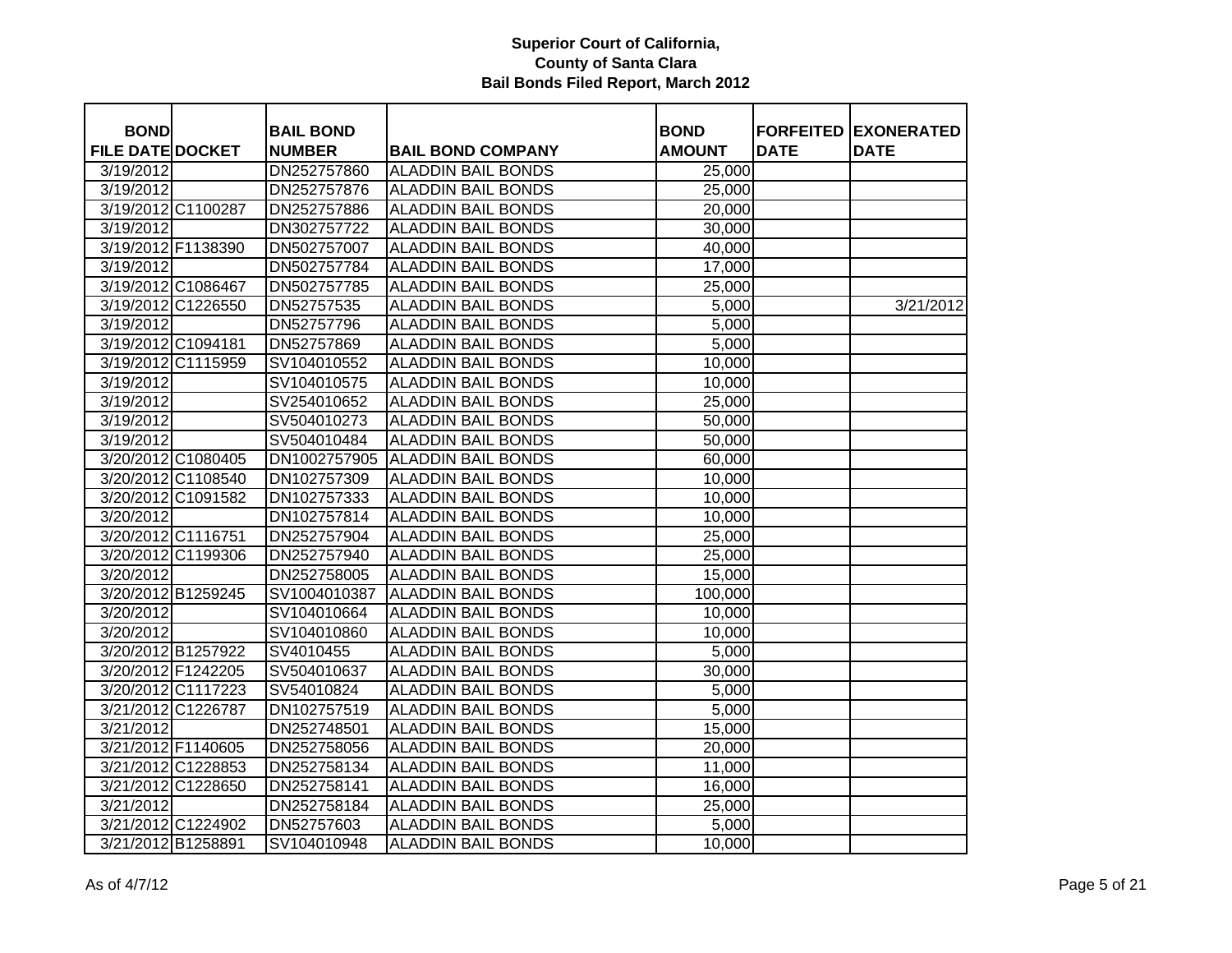| <b>BOND</b>             |                    | <b>BAIL BOND</b> |                           | <b>BOND</b>   |             | <b>FORFEITED EXONERATED</b> |
|-------------------------|--------------------|------------------|---------------------------|---------------|-------------|-----------------------------|
| <b>FILE DATE DOCKET</b> |                    | <b>NUMBER</b>    | <b>BAIL BOND COMPANY</b>  | <b>AMOUNT</b> | <b>DATE</b> | <b>DATE</b>                 |
| 3/21/2012               |                    | SV504010971      | <b>ALADDIN BAIL BONDS</b> | 50,000        |             |                             |
| 3/22/2012               |                    | DN102758384      | <b>ALADDIN BAIL BONDS</b> | 10,000        |             |                             |
| 3/22/2012               |                    | DN252748505      | <b>ALADDIN BAIL BONDS</b> | 10,000        |             |                             |
| 3/22/2012 F1241533      |                    | DN52758020       | <b>ALADDIN BAIL BONDS</b> | 5,000         |             |                             |
| 3/22/2012               |                    | SV504011063      | <b>ALADDIN BAIL BONDS</b> | 27,000        |             |                             |
| 3/23/2012               |                    | DN102758133      | <b>ALADDIN BAIL BONDS</b> | 5,000         |             |                             |
| 3/23/2012 B1259227      |                    | DN252758258      | <b>ALADDIN BAIL BONDS</b> | 11,000        |             |                             |
| 3/23/2012               |                    | DN252758543      | <b>ALADDIN BAIL BONDS</b> | 11,000        |             |                             |
|                         | 3/23/2012 CC329152 | DN52758000       | <b>ALADDIN BAIL BONDS</b> | 5,000         |             |                             |
| 3/23/2012 B1259089      |                    | DN52758358       | <b>ALADDIN BAIL BONDS</b> | 5,000         |             |                             |
| 3/23/2012 C1222937      |                    | SV104005557      | <b>ALADDIN BAIL BONDS</b> | 6,000         |             |                             |
| 3/23/2012 B1258430      |                    | SV54010992       | <b>ALADDIN BAIL BONDS</b> | 2,000         |             |                             |
| 3/26/2012 C1225396      |                    | DN1002758925     | <b>ALADDIN BAIL BONDS</b> | 75,000        |             |                             |
|                         | 3/26/2012 C1095640 | DN102757884      | <b>ALADDIN BAIL BONDS</b> | 10,000        |             |                             |
|                         | 3/26/2012 C1095965 | DN102757885      | <b>ALADDIN BAIL BONDS</b> | 10,000        |             |                             |
| 3/26/2012 C1229318      |                    | DN252748506      | <b>ALADDIN BAIL BONDS</b> | 25,000        |             |                             |
| 3/26/2012               |                    | DN2527558751     | <b>ALADDIN BAIL BONDS</b> | 15,000        |             |                             |
| 3/26/2012               |                    | DN252758581      | <b>ALADDIN BAIL BONDS</b> | 25,000        |             |                             |
| 3/26/2012               |                    | DN252758751      | <b>ALADDIN BAIL BONDS</b> | 15,000        |             |                             |
| 3/26/2012               |                    | DN502758551      | <b>ALADDIN BAIL BONDS</b> | 50,000        |             |                             |
| 3/26/2012               |                    | DN502758555      | <b>ALADDIN BAIL BONDS</b> | 50,000        |             |                             |
| 3/26/2012               |                    | SV1004011193     | <b>ALADDIN BAIL BONDS</b> | 75,000        |             |                             |
| 3/26/2012 C1121052      |                    | SV1004011513     | <b>ALADDIN BAIL BONDS</b> | 50,000        |             |                             |
|                         | 3/26/2012 C1111624 | SV104011119      | <b>ALADDIN BAIL BONDS</b> | 10,000        |             |                             |
| 3/26/2012               |                    | SV254011350      | <b>ALADDIN BAIL BONDS</b> | 15,000        |             |                             |
|                         | 3/26/2012 C1199714 | SV54011407       | <b>ALADDIN BAIL BONDS</b> | 5,000         |             |                             |
|                         | 3/26/2012 C1110755 | SV54011408       | <b>ALADDIN BAIL BONDS</b> | 1,000         |             |                             |
|                         | 3/26/2012 CC783402 | SV54011439       | <b>ALADDIN BAIL BONDS</b> | 5,000         |             |                             |
| 3/27/2012               |                    | DN102730061      | <b>ALADDIN BAIL BONDS</b> | 10,000        |             |                             |
| 3/27/2012 C1223757      |                    | DN102759039      | <b>ALADDIN BAIL BONDS</b> | 6,000         |             |                             |
| 3/27/2012               |                    | DN102759119      | <b>ALADDIN BAIL BONDS</b> | 10,000        |             |                             |
| 3/27/2012 C1229471      |                    | DN252759036      | <b>ALADDIN BAIL BONDS</b> | 16,000        |             |                             |
| 3/27/2012               |                    | DN502758956      | <b>ALADDIN BAIL BONDS</b> | 36,000        |             |                             |
| 3/27/2012 C1227688      |                    | DN52758524       | <b>ALADDIN BAIL BONDS</b> | 5,000         |             |                             |
| 3/27/2012 F1242097      |                    | DN52758701       | <b>ALADDIN BAIL BONDS</b> | 5,000         |             |                             |
|                         | 3/27/2012 C1226652 | DN52759127       | <b>ALADDIN BAIL BONDS</b> | 5,000         |             |                             |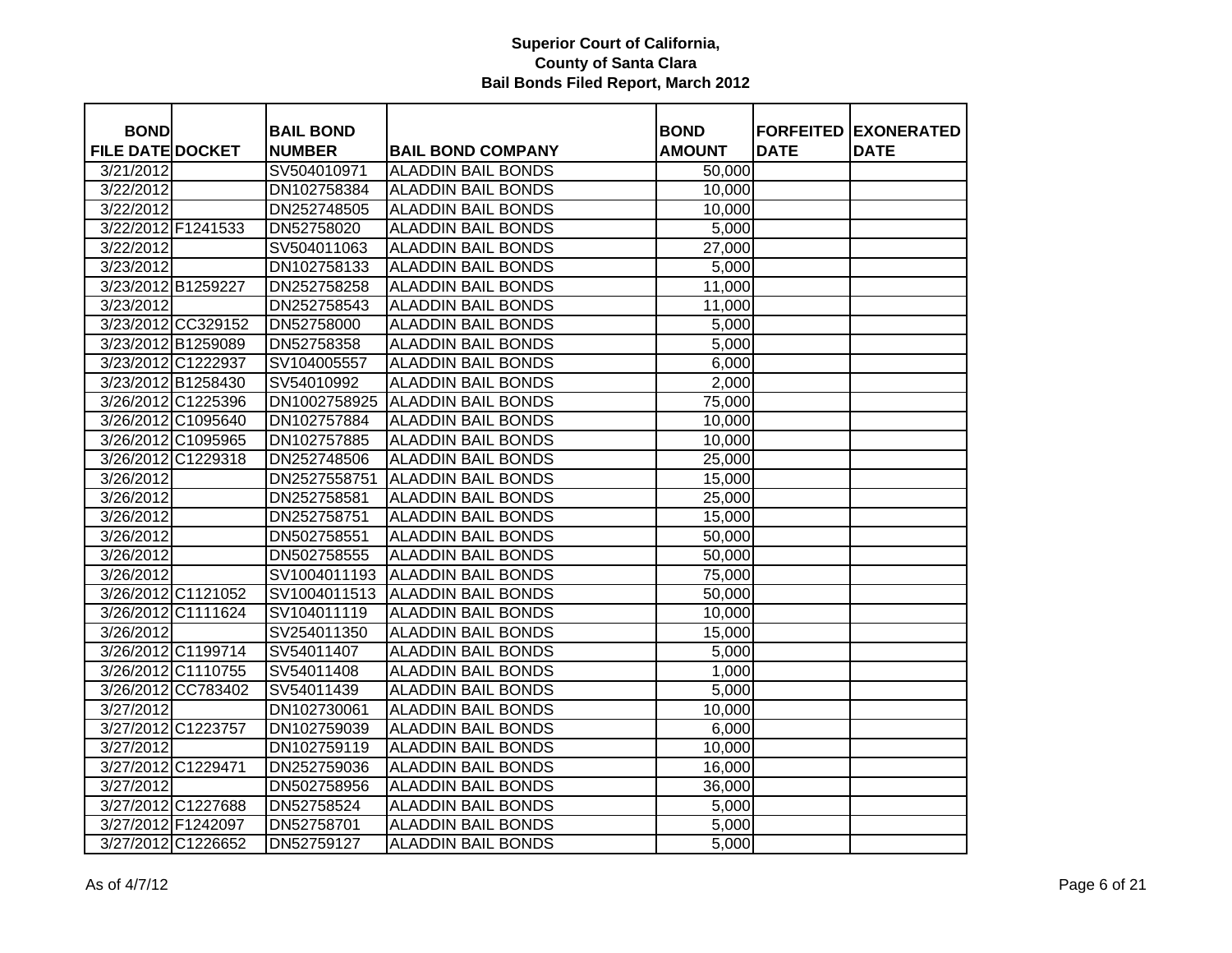| <b>BOND</b>             |                    | <b>BAIL BOND</b> |                           | <b>BOND</b>   |             | <b>FORFEITED EXONERATED</b> |
|-------------------------|--------------------|------------------|---------------------------|---------------|-------------|-----------------------------|
| <b>FILE DATE DOCKET</b> |                    | <b>NUMBER</b>    | <b>BAIL BOND COMPANY</b>  | <b>AMOUNT</b> | <b>DATE</b> | <b>DATE</b>                 |
|                         | 3/27/2012 C1227279 | SV104010815      | <b>ALADDIN BAIL BONDS</b> | 10,000        |             |                             |
| 3/27/2012               |                    | SV254011654      | <b>ALADDIN BAIL BONDS</b> | 25,000        |             |                             |
|                         | 3/27/2012 C1225102 | SV54011124       | <b>ALADDIN BAIL BONDS</b> | 5,000         |             |                             |
|                         | 3/27/2012 C1096165 | SV54011588       | <b>ALADDIN BAIL BONDS</b> | 5,000         |             |                             |
|                         | 3/27/2012 C1225190 | SV54011589       | <b>ALADDIN BAIL BONDS</b> | 5,000         |             |                             |
| 3/28/2012 B1154602      |                    | DN102756298      | <b>ALADDIN BAIL BONDS</b> | 10,000        |             |                             |
| 3/28/2012               |                    | DN102758832      | <b>ALADDIN BAIL BONDS</b> | 10,000        |             |                             |
| 3/28/2012 B1259406      |                    | DN252748504      | <b>ALADDIN BAIL BONDS</b> | 25,000        |             |                             |
| 3/28/2012 B1156919      |                    | DN252757922      | <b>ALADDIN BAIL BONDS</b> | 25,000        |             |                             |
| 3/28/2012 F1242121      |                    | DN252758235      | <b>ALADDIN BAIL BONDS</b> | 20,000        |             |                             |
| 3/28/2012 B1259351      |                    | DN252758531      | <b>ALADDIN BAIL BONDS</b> | 10,000        |             |                             |
|                         | 3/28/2012 C1229472 | DN252759169      | <b>ALADDIN BAIL BONDS</b> | 11,000        |             |                             |
| 3/28/2012               |                    | DN252759170      | <b>ALADDIN BAIL BONDS</b> | 15,250        |             |                             |
|                         | 3/28/2012 C1119318 | DN502759272      | <b>ALADDIN BAIL BONDS</b> | 50,000        |             |                             |
|                         | 3/28/2012 B1259026 | DN52759098       | <b>ALADDIN BAIL BONDS</b> | 5,000         |             |                             |
|                         | 3/28/2012 C1118299 | DN52759168       | <b>ALADDIN BAIL BONDS</b> | 5,000         |             | 3/29/2012                   |
| 3/28/2012               |                    | SV104011641      | <b>ALADDIN BAIL BONDS</b> | 10,000        |             |                             |
| 3/28/2012 B1258602      |                    | SV104011655      | <b>ALADDIN BAIL BONDS</b> | 10,000        |             |                             |
| 3/28/2012 B1155829      |                    | SV254011215      | <b>ALADDIN BAIL BONDS</b> | 20,000        |             |                             |
| 3/28/2012 B1258571      |                    | SV254011642      | <b>ALADDIN BAIL BONDS</b> | 25,000        |             |                             |
|                         | 3/28/2012 C1120355 | SV54011062       | <b>ALADDIN BAIL BONDS</b> | 5,000         |             |                             |
| 3/28/2012 B1155677      |                    | SV54011234       | <b>ALADDIN BAIL BONDS</b> | 5,000         |             |                             |
| 3/29/2012               |                    | DN100275923      | <b>ALADDIN BAIL BONDS</b> | 100,000       |             |                             |
| 3/29/2012               |                    | DN252759239      | <b>ALADDIN BAIL BONDS</b> | 15,000        |             |                             |
| 3/29/2012               |                    | DN252759381      | <b>ALADDIN BAIL BONDS</b> | 20,000        |             |                             |
|                         | 3/29/2012 C1228872 | DN252759461      | <b>ALADDIN BAIL BONDS</b> | 25,000        |             |                             |
| 3/29/2012               |                    | DN252759474      | <b>ALADDIN BAIL BONDS</b> | 10,000        |             |                             |
| 3/29/2012               |                    | DN502713386      | ALADDIN BAIL BONDS        | 26,250        |             |                             |
| 3/29/2012 C1104611      |                    | DN502759449      | <b>ALADDIN BAIL BONDS</b> | 40,000        |             |                             |
| 3/29/2012 B1153194      |                    | DN52759329       | <b>ALADDIN BAIL BONDS</b> | 5,000         |             |                             |
| 3/29/2012               |                    | DN52759330       | <b>ALADDIN BAIL BONDS</b> | 1,250         |             |                             |
|                         | 3/29/2012 C1227728 | DN52759404       | <b>ALADDIN BAIL BONDS</b> | 5,000         |             |                             |
| 3/29/2012 C1228971      |                    | SV254011777      | <b>ALADDIN BAIL BONDS</b> | 25,000        |             |                             |
| 3/29/2012               |                    | SV254011857      | <b>ALADDIN BAIL BONDS</b> | 10,500        |             |                             |
|                         | 3/29/2012 C1228969 | SV504011879      | <b>ALADDIN BAIL BONDS</b> | 50,000        |             |                             |
|                         | 3/29/2012 B1157390 | SV54011673       | <b>ALADDIN BAIL BONDS</b> | 2,000         |             |                             |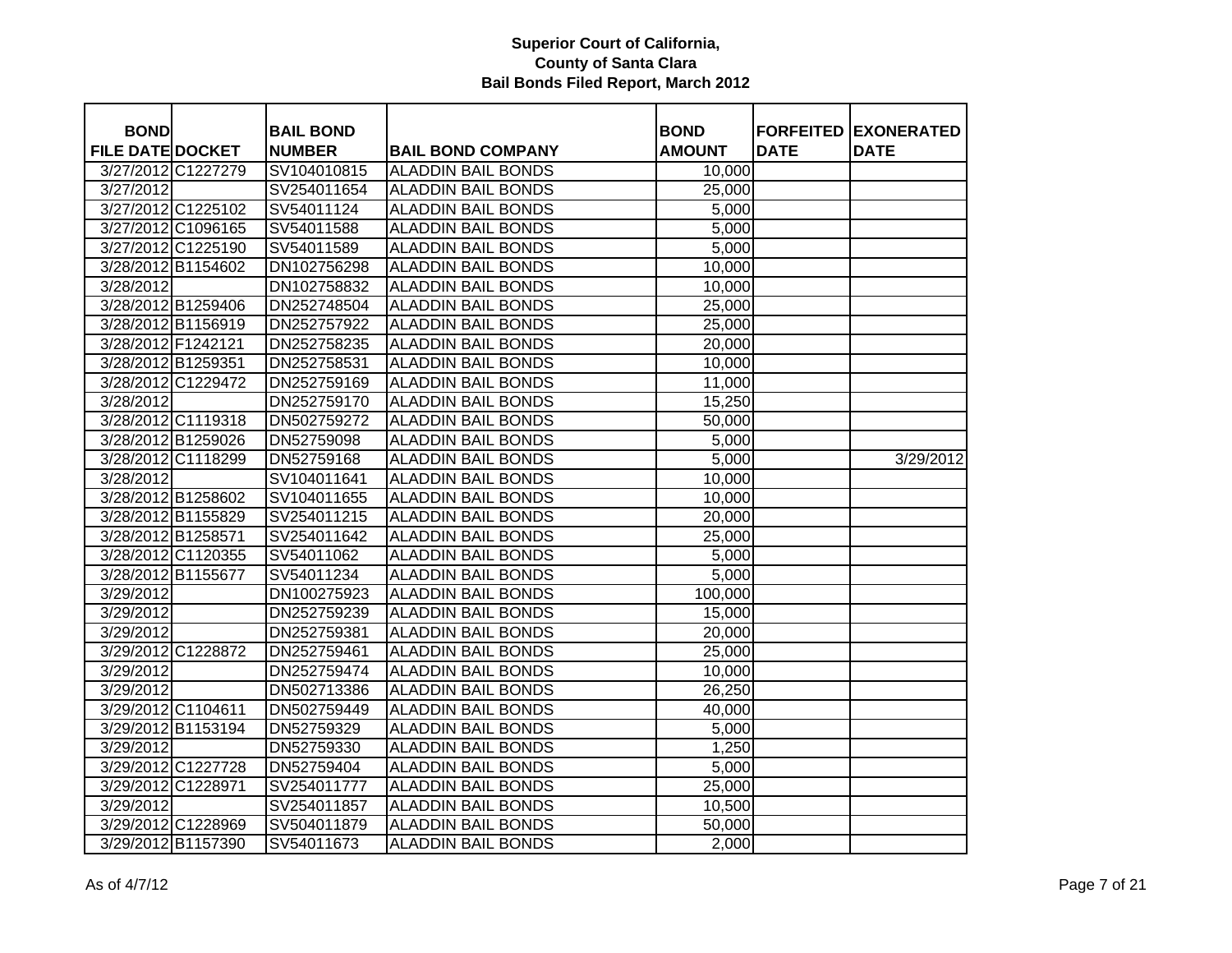| <b>BOND</b>             |                    | <b>BAIL BOND</b> |                               | <b>BOND</b>      |             | <b>FORFEITED EXONERATED</b> |
|-------------------------|--------------------|------------------|-------------------------------|------------------|-------------|-----------------------------|
| <b>FILE DATE DOCKET</b> |                    | <b>NUMBER</b>    | <b>BAIL BOND COMPANY</b>      | <b>AMOUNT</b>    | <b>DATE</b> | <b>DATE</b>                 |
|                         | 3/2/2012 C1225649  | A72256000        | ALICE CORTEZ BAIL BONDS       | 5,000            |             |                             |
|                         | 3/7/2012 C1122474  | A72255997        | ALICE CORTEZ BAIL BONDS       | 5,000            |             |                             |
|                         | 3/15/2012 C1224155 | A152181835       | ALICE CORTEZ BAIL BONDS       | 10,000           |             |                             |
| 3/19/2012 F9359391      |                    | A72257863        | ALICE CORTEZ BAIL BONDS       | 5,000            |             |                             |
|                         | 3/20/2012 C1226668 | A302128550       | ALICE CORTEZ BAIL BONDS       | 24,000           |             |                             |
| 3/26/2012               |                    | A152182427       | ALICE CORTEZ BAIL BONDS       | 10,000           |             |                             |
| 3/27/2012               |                    | A152182215       | ALICE CORTEZ BAIL BONDS       | 11,000           |             |                             |
|                         | 3/1/2012 F1241845  |                  | 5271398813 ALL PRO BAIL BONDS | 15,000           |             |                             |
|                         | 3/1/2012 C1228558  |                  | 5271398826 ALL PRO BAIL BONDS | 25,000           |             |                             |
|                         | 3/1/2012 C1227014  |                  | 5271398842 ALL PRO BAIL BONDS | 16,000           |             |                             |
|                         | 3/2/2012 C1113797  |                  | 5111776504 ALL PRO BAIL BONDS | 10,000           |             |                             |
|                         | 3/2/2012 C1225674  |                  | 5271398798 ALL PRO BAIL BONDS | 25,000           |             |                             |
| 3/5/2012                |                    |                  | 5111799343 ALL PRO BAIL BONDS | 10,000           |             |                             |
|                         | 3/5/2012 B1258141  |                  | 5111843134 ALL PRO BAIL BONDS | 10,000           |             | 3/9/2012                    |
|                         | 3/5/2012 C1225997  |                  | 5111843147 ALL PRO BAIL BONDS | 11,000           |             | 3/8/2012                    |
| 3/5/2012                |                    |                  | 5111843204 ALL PRO BAIL BONDS | 10,000           |             |                             |
|                         | 3/5/2012 C1225206  |                  | 5550798622 ALL PRO BAIL BONDS | 30,000           |             | 3/9/2012                    |
| 3/5/2012                |                    |                  | 5801201695 ALL PRO BAIL BONDS | $\overline{250}$ |             |                             |
|                         | 3/6/2012 C1226913  |                  | 5111843150 ALL PRO BAIL BONDS | 8,000            |             |                             |
|                         | 3/6/2012 CC957232  |                  | 5111843163 ALL PRO BAIL BONDS | 10,000           |             | 3/15/2012                   |
|                         | 3/6/2012 CC775283  |                  | 5111843217 ALL PRO BAIL BONDS | 10,000           | 3/15/2012   |                             |
|                         | 3/6/2012 C1224427  |                  | 5271398839 ALL PRO BAIL BONDS | 15,000           |             |                             |
|                         | 3/6/2012 C1228605  |                  | 5271398855 ALL PRO BAIL BONDS | 25,000           |             | 4/2/2012                    |
|                         | 3/6/2012 C1227439  |                  | 5271398868 ALL PRO BAIL BONDS | 25,000           |             |                             |
|                         | 3/6/2012 B1156759  |                  | 5801196636 ALL PRO BAIL BONDS | 5,000            |             |                             |
| 3/8/2012                |                    |                  | 5111843176 ALL PRO BAIL BONDS | 10,000           |             |                             |
|                         | 3/8/2012 F1140848  |                  | 5111843192 ALL PRO BAIL BONDS | 10,000           | 4/5/2012    |                             |
|                         | 3/8/2012 F1140811  |                  | 5550798370 ALL PRO BAIL BONDS | 25,000           | 4/5/2012    |                             |
|                         | 3/8/2012 B1259025  |                  | 5801201682 ALL PRO BAIL BONDS | 5,000            |             | 4/3/2012                    |
|                         | 3/12/2012 C1226912 |                  | 5271371609 ALL PRO BAIL BONDS | 25,000           |             |                             |
|                         | 3/12/2012 C1225433 |                  | 5271371612 ALL PRO BAIL BONDS | 12,000           |             |                             |
| 3/12/2012               |                    |                  | 5271398871 ALL PRO BAIL BONDS | 25,000           |             |                             |
|                         | 3/12/2012 C1229070 |                  | 5271432058 ALL PRO BAIL BONDS | 15,000           |             |                             |
|                         | 3/12/2012 C1229163 |                  | 5271432074 ALL PRO BAIL BONDS | 20,000           |             |                             |
|                         | 3/13/2012 C1228673 |                  | 5111809493 ALL PRO BAIL BONDS | 11,000           |             |                             |
| 3/13/2012               |                    |                  | 5111843189 ALL PRO BAIL BONDS | 10,000           |             |                             |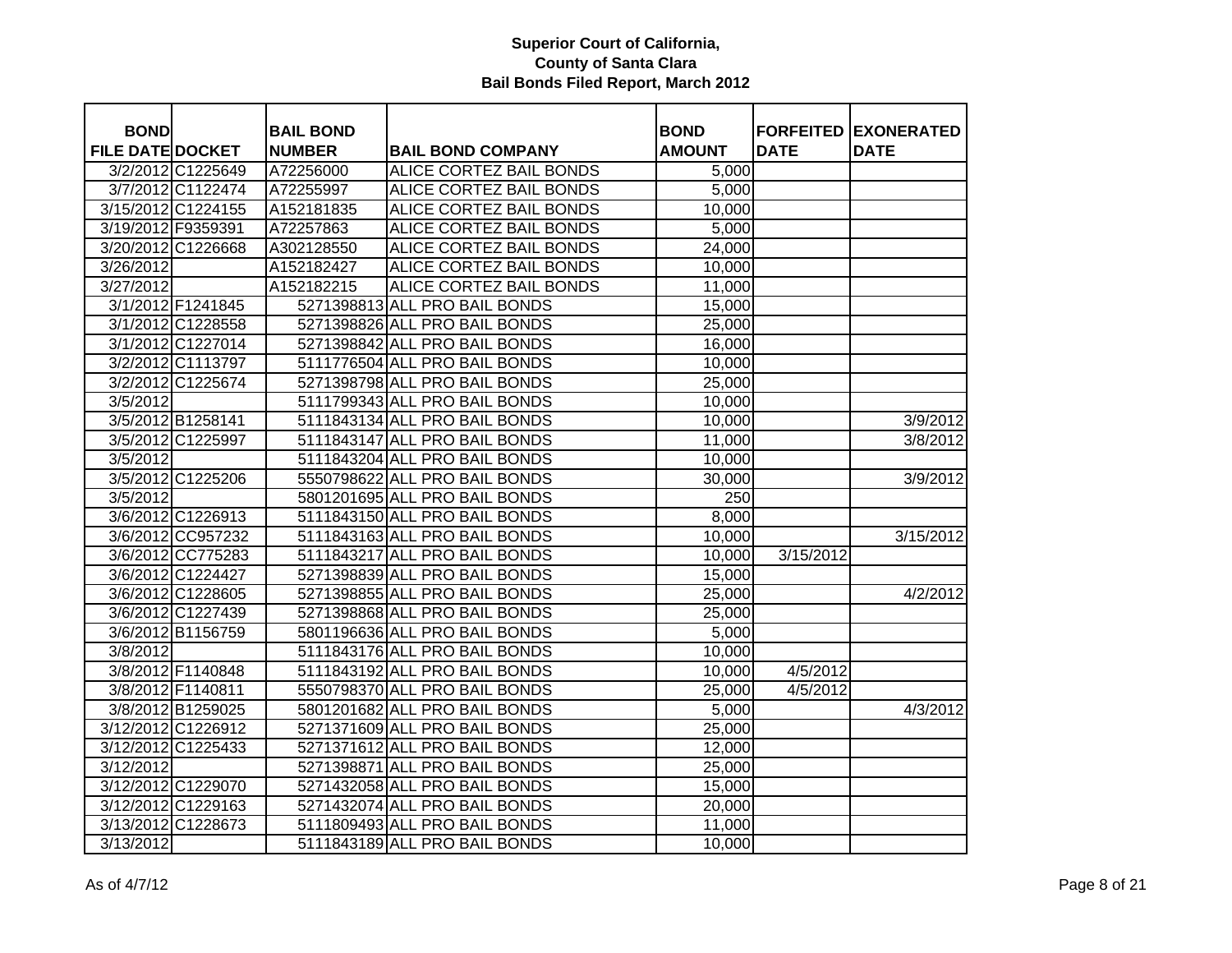| <b>BOND</b>             |                    | <b>BAIL BOND</b> |                               | <b>BOND</b>   |             | <b>FORFEITED EXONERATED</b> |
|-------------------------|--------------------|------------------|-------------------------------|---------------|-------------|-----------------------------|
| <b>FILE DATE DOCKET</b> |                    | <b>NUMBER</b>    | <b>BAIL BOND COMPANY</b>      | <b>AMOUNT</b> | <b>DATE</b> | <b>DATE</b>                 |
|                         | 3/13/2012 C1226899 |                  | 5271432087 ALL PRO BAIL BONDS | 25,000        |             |                             |
|                         | 3/13/2012 C1226899 |                  | 5550798367 ALL PRO BAIL BONDS | 50,000        |             |                             |
| 3/13/2012               |                    |                  | 5801201710 ALL PRO BAIL BONDS | 500           |             |                             |
| 3/14/2012 C1101839      |                    |                  | 5105267689 ALL PRO BAIL BONDS | 100,000       |             |                             |
| 3/14/2012               |                    |                  | 5271432090 ALL PRO BAIL BONDS | 25,000        |             | 3/26/2012                   |
| 3/14/2012 C1114621      |                    |                  | 5271432102 ALL PRO BAIL BONDS | 25,000        |             |                             |
|                         | 3/14/2012 C1225422 |                  | 5801201723 ALL PRO BAIL BONDS | 5,000         |             |                             |
| 3/15/2012 C1197121      |                    |                  | 550798396 ALL PRO BAIL BONDS  | 40,000        |             | 3/22/2012                   |
| 3/15/2012               |                    |                  | 5111809505 ALL PRO BAIL BONDS | 10,000        |             |                             |
|                         | 3/15/2012 C1119344 |                  | 5271432115 ALL PRO BAIL BONDS | 25,000        |             |                             |
|                         | 3/15/2012 C1197086 |                  | 5550798383 ALL PRO BAIL BONDS | 40,000        |             | 3/22/2012                   |
| 3/16/2012 C1121411      |                    |                  | 5111809518 ALL PRO BAIL BONDS | 6,000         |             |                             |
| 3/16/2012               |                    |                  | 5111809547 ALL PRO BAIL BONDS | 10,000        |             |                             |
|                         | 3/16/2012 C1089225 |                  | 5271371625 ALL PRO BAIL BONDS | 12,000        | 3/19/2012   |                             |
|                         | 3/16/2012 C1080449 |                  | 5801209125 ALL PRO BAIL BONDS | 5,000         |             |                             |
|                         | 3/19/2012 C1224464 |                  | 5111856880 ALL PRO BAIL BONDS | 10,000        |             |                             |
| 3/19/2012               |                    |                  | 5111856893 ALL PRO BAIL BONDS | 10,000        |             |                             |
|                         | 3/19/2012 BB516329 |                  | 5271371654 ALL PRO BAIL BONDS | 20,000        |             |                             |
|                         | 3/19/2012 FF719826 |                  | 5550815116 ALL PRO BAIL BONDS | 50,000        |             |                             |
|                         | 3/19/2012 C1229080 |                  | 5550821368 ALL PRO BAIL BONDS | 40,000        |             |                             |
| 3/19/2012               |                    |                  | 5801245620 ALL PRO BAIL BONDS | 5,000         |             |                             |
|                         | 3/20/2012 C1115309 |                  | 5111856918 ALL PRO BAIL BONDS | 10,000        |             |                             |
| 3/20/2012               |                    |                  | 5111856921 ALL PRO BAIL BONDS | 10,000        |             |                             |
| 3/20/2012 B1259250      |                    |                  | 5271371641 ALL PRO BAIL BONDS | 11,000        |             |                             |
|                         | 3/20/2012 C1115620 |                  | 5801220043 ALL PRO BAIL BONDS | 5,000         |             |                             |
|                         | 3/20/2012 C1103558 |                  | 5801245633 ALL PRO BAIL BONDS | 5,000         |             |                             |
|                         | 3/20/2012 C1227239 |                  | 5801245659 ALL PRO BAIL BONDS | 5,000         |             |                             |
| 3/21/2012               |                    |                  | 5111832859 ALL PRO BAIL BONDS | 10,000        |             |                             |
| 3/21/2012 F1137368      |                    |                  | 5111856905 ALL PRO BAIL BONDS | 6,000         |             |                             |
| 3/21/2012               |                    |                  | 5271437660 ALL PRO BAIL BONDS | 26,000        |             |                             |
| 3/21/2012 F1242067      |                    |                  | 5801233380 ALL PRO BAIL BONDS | 5,000         | 3/27/2012   |                             |
|                         | 3/22/2012 C1120989 |                  | 5111809844 ALL PRO BAIL BONDS | 10,000        |             |                             |
|                         | 3/23/2012 C1223364 |                  | 5111834246 ALL PRO BAIL BONDS | 10,000        |             |                             |
|                         | 3/23/2012 C1091374 |                  | 5111844748 ALL PRO BAIL BONDS | 10,000        |             |                             |
|                         | 3/23/2012 C1228904 |                  | 5271437673 ALL PRO BAIL BONDS | 15,000        |             |                             |
|                         | 3/23/2012 C1114332 |                  | 5271437701 ALL PRO BAIL BONDS | 25,000        |             |                             |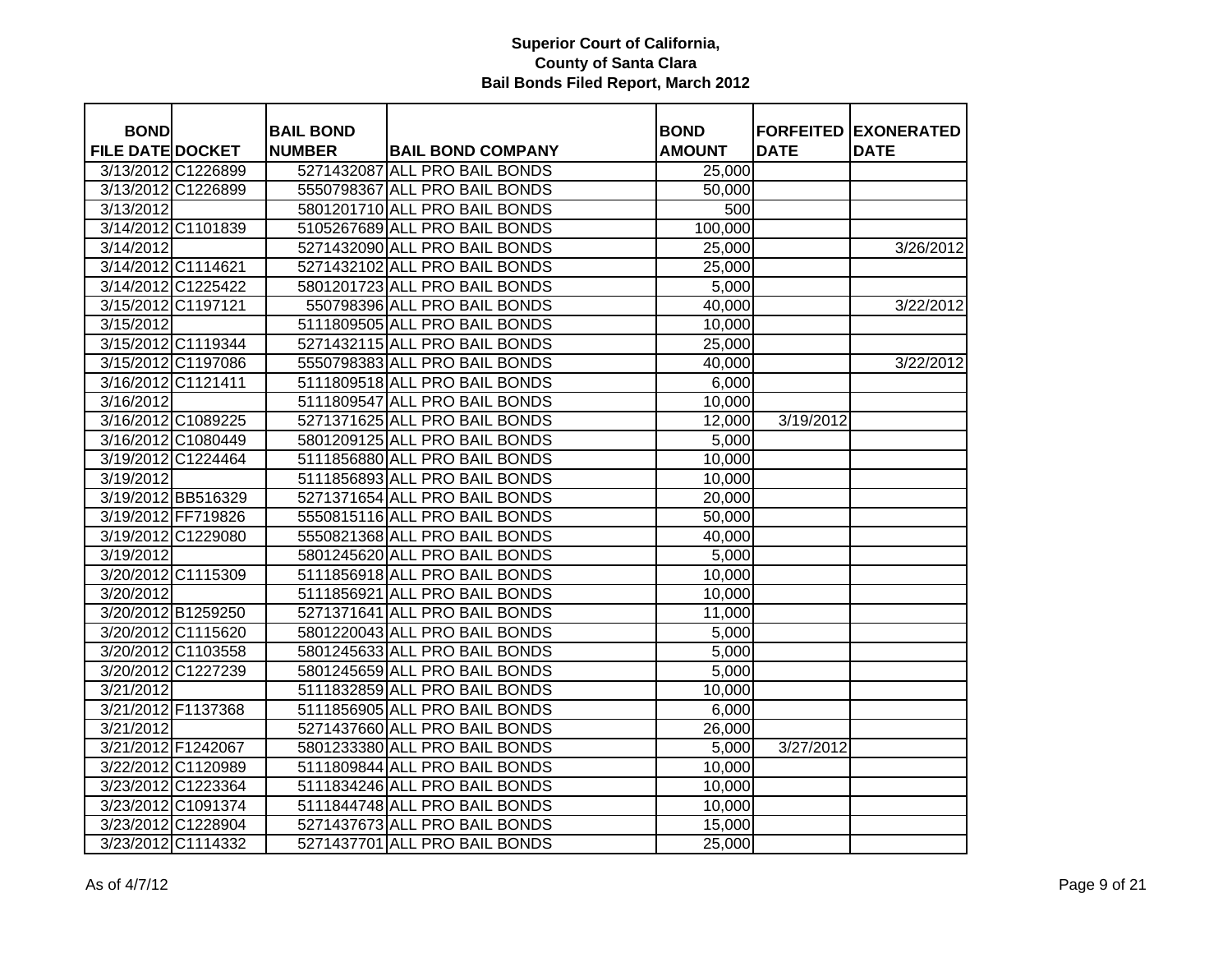| <b>BOND</b>             |                    | <b>BAIL BOND</b> |                               | <b>BOND</b>   |             | <b>FORFEITED EXONERATED</b> |
|-------------------------|--------------------|------------------|-------------------------------|---------------|-------------|-----------------------------|
| <b>FILE DATE DOCKET</b> |                    | <b>NUMBER</b>    | <b>BAIL BOND COMPANY</b>      | <b>AMOUNT</b> | <b>DATE</b> | <b>DATE</b>                 |
| 3/26/2012               |                    |                  | 5111832833 ALL PRO BAIL BONDS | 11,000        |             |                             |
| 3/26/2012               |                    |                  | 5271371638 ALL PRO BAIL BONDS | 20,000        |             |                             |
| 3/26/2012               |                    |                  | 5271437686 ALL PRO BAIL BONDS | 10,000        |             |                             |
| 3/26/2012               |                    |                  | 5271437699 ALL PRO BAIL BONDS | 20,000        |             |                             |
| 3/26/2012               |                    |                  | 5550818175 ALL PRO BAIL BONDS | 10,000        |             |                             |
|                         | 3/26/2012 CC964046 |                  | 5801240609 ALL PRO BAIL BONDS | 5,000         |             |                             |
| 3/27/2012 C1082626      |                    |                  | 5550818162 ALL PRO BAIL BONDS | 50,000        | 4/4/2012    |                             |
| 3/27/2012 C1115468      |                    |                  | 5801245646 ALL PRO BAIL BONDS | 5,000         |             |                             |
| 3/28/2012               |                    |                  | 5111832820 ALL PRO BAIL BONDS | 10,000        |             |                             |
| 3/28/2012 C1227693      |                    |                  | 5111832846 ALL PRO BAIL BONDS | 10,000        |             |                             |
| 3/28/2012 B1258143      |                    |                  | 5801233377 ALL PRO BAIL BONDS | 5,000         |             |                             |
| 3/29/2012               |                    |                  | 5111809563 ALL PRO BAIL BONDS | 5,000         |             |                             |
| 3/29/2012 C1228232      |                    |                  | 5200072812 ALL PRO BAIL BONDS | 250,000       |             |                             |
| 3/29/2012 F1242173      |                    |                  | 5550815330 ALL PRO BAIL BONDS | 45,000        |             |                             |
|                         | 3/29/2012 B1258524 |                  | 5801240612 ALL PRO BAIL BONDS | 5,000         |             |                             |
|                         | 3/7/2012 C1227013  | IS30K121823      | <b>AMIGO BAIL BONDS</b>       | 20,000        |             |                             |
| 3/12/2012 C1225518      |                    | IS30K121822      | AMIGO BAIL BONDS              | 5,000         |             | 4/2/2012                    |
| 3/13/2012               |                    | IS30K121835      | <b>AMIGO BAIL BONDS</b>       | 15,000        |             |                             |
|                         | 3/1/2012 B1258690  | T1050332334      | <b>BAD BOYS BAIL BONDS</b>    | 10,000        |             |                             |
| 3/1/2012                |                    | T1050332337      | <b>BAD BOYS BAIL BONDS</b>    | 10,000        |             |                             |
|                         | 3/1/2012 C1228576  | T1050340600      | <b>BAD BOYS BAIL BONDS</b>    | 10,000        | 3/26/2012   |                             |
|                         | 3/1/2012 C1223474  | T25050340736     | <b>BAD BOYS BAIL BONDS</b>    | 135,000       |             |                             |
| 3/1/2012                |                    | T2550340639      | <b>BAD BOYS BAIL BONDS</b>    | 15,000        |             |                             |
|                         | 3/2/2012 C1224764  | T1050340593      | <b>BAD BOYS BAIL BONDS</b>    | 10,000        |             |                             |
|                         | 3/2/2012 C1228311  | T1050340595      | <b>BAD BOYS BAIL BONDS</b>    | 1,000         | 3/28/2012   |                             |
| 3/2/2012                |                    | T1050340597      | <b>BAD BOYS BAIL BONDS</b>    | 10,000        |             |                             |
|                         | 3/2/2012 C1226836  | T2550340635      | <b>BAD BOYS BAIL BONDS</b>    | 25,000        |             |                             |
| 3/2/2012                |                    | T2550340636      | <b>BAD BOYS BAIL BONDS</b>    | 15,000        |             |                             |
|                         | 3/2/2012 C1225594  | T550336036       | <b>BAD BOYS BAIL BONDS</b>    | 5,000         |             |                             |
|                         | 3/2/2012 F1140552  | T550340556       | <b>BAD BOYS BAIL BONDS</b>    | 5,000         |             |                             |
|                         | 3/5/2012 C1225541  | T10050336573     | <b>BAD BOYS BAIL BONDS</b>    | 100,000       |             |                             |
| 3/5/2012                |                    | T1050336759      | <b>BAD BOYS BAIL BONDS</b>    | 10,000        |             |                             |
|                         | 3/5/2012 F1241760  | T1050336760      | <b>BAD BOYS BAIL BONDS</b>    | 10,000        |             |                             |
| 3/5/2012                |                    | T1050340592      | <b>BAD BOYS BAIL BONDS</b>    | 10,000        |             |                             |
|                         | 3/5/2012 B1258894  | T1050340594      | <b>BAD BOYS BAIL BONDS</b>    | 10,000        |             |                             |
| 3/5/2012                |                    | T2550340631      | <b>BAD BOYS BAIL BONDS</b>    | 25,000        |             | 3/16/2012                   |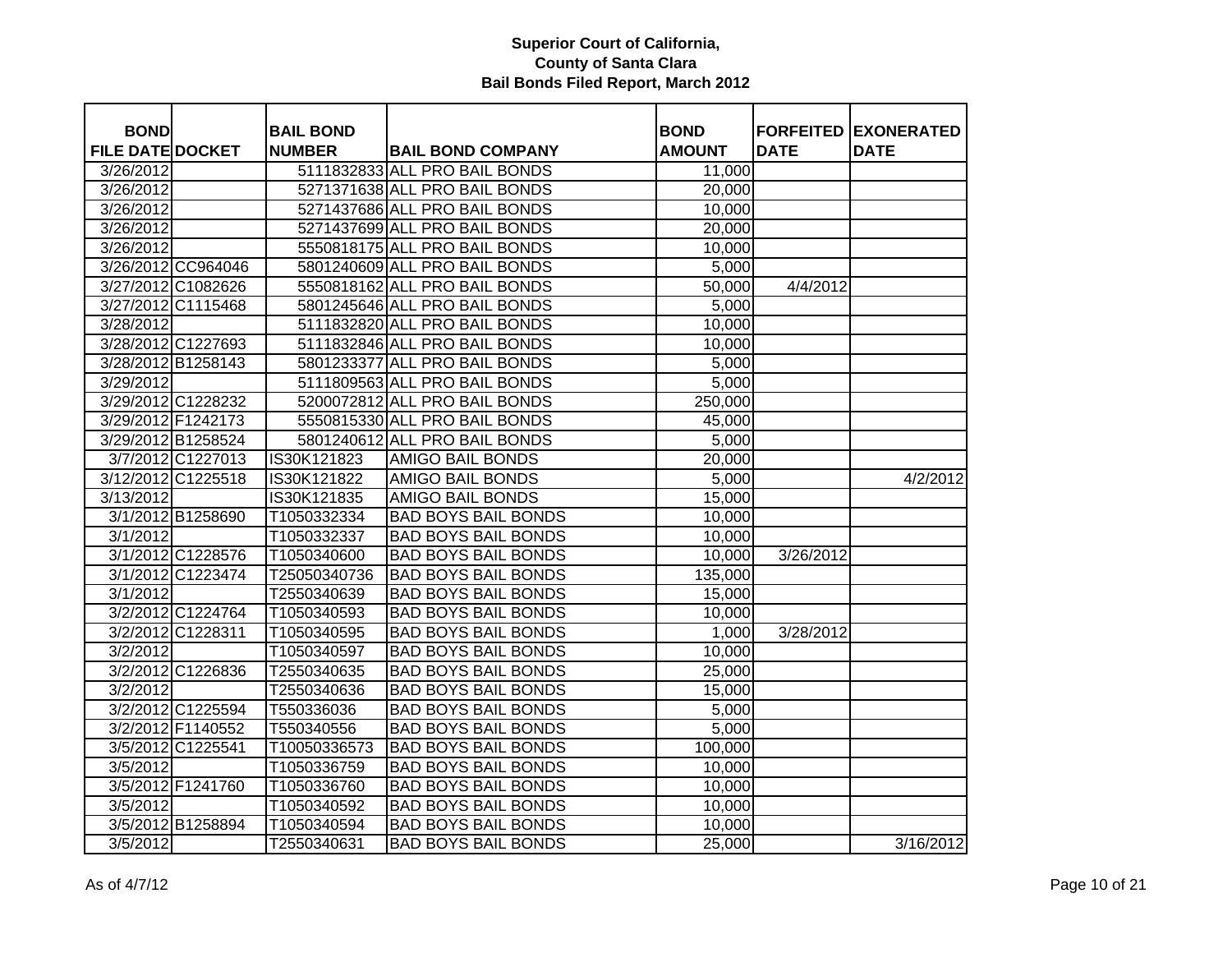| <b>BOND</b>             |                    | <b>BAIL BOND</b> |                            | <b>BOND</b>   |             | <b>FORFEITED EXONERATED</b> |
|-------------------------|--------------------|------------------|----------------------------|---------------|-------------|-----------------------------|
| <b>FILE DATE DOCKET</b> |                    | <b>NUMBER</b>    | <b>BAIL BOND COMPANY</b>   | <b>AMOUNT</b> | <b>DATE</b> | <b>DATE</b>                 |
|                         | 3/5/2012 C1228657  | T2550340634      | <b>BAD BOYS BAIL BONDS</b> | 15,000        |             |                             |
| 3/5/2012                |                    | T5050340679      | <b>BAD BOYS BAIL BONDS</b> | 50,000        |             | 3/16/2012                   |
| 3/5/2012                |                    | T5050340680      | <b>BAD BOYS BAIL BONDS</b> | 50,000        |             | 3/28/2012                   |
| 3/5/2012                |                    | T550340552       | <b>BAD BOYS BAIL BONDS</b> | 1,000         |             |                             |
| 3/6/2012                |                    | T5050340283      | <b>BAD BOYS BAIL BONDS</b> | 30,000        |             |                             |
|                         | 3/6/2012 B1258605  | T550340557       | <b>BAD BOYS BAIL BONDS</b> | 5,000         |             |                             |
|                         | 3/7/2012 C1225799  | T1050340596      | <b>BAD BOYS BAIL BONDS</b> | 10,000        |             |                             |
|                         | 3/7/2012 C1226154  | T2550340630      | <b>BAD BOYS BAIL BONDS</b> | 15,000        |             |                             |
|                         | 3/7/2012 C1112858  | T5050341116      | <b>BAD BOYS BAIL BONDS</b> | 50,000        |             |                             |
|                         | 3/8/2012 C1084737  | T1050340588      | <b>BAD BOYS BAIL BONDS</b> | 10,000        |             |                             |
|                         | 3/8/2012 C1226829  | T1050340590      | <b>BAD BOYS BAIL BONDS</b> | 10,000        |             |                             |
| 3/8/2012                |                    | T2550340629      | <b>BAD BOYS BAIL BONDS</b> | 10,000        |             | 4/4/2012                    |
|                         | 3/8/2012 C1223864  | T2550341097      | <b>BAD BOYS BAIL BONDS</b> | 25,000        |             |                             |
|                         | 3/8/2012 F1242070  | T5050340682      | <b>BAD BOYS BAIL BONDS</b> | 35,000        |             |                             |
|                         | 3/8/2012 C1226218  | T5050341118      | <b>BAD BOYS BAIL BONDS</b> | 30,000        |             |                             |
|                         | 3/12/2012 C1224466 | T1050332617      | <b>BAD BOYS BAIL BONDS</b> | 10,000        |             |                             |
| 3/12/2012               |                    | T1050336514      | <b>BAD BOYS BAIL BONDS</b> | 10,000        |             | 4/4/2012                    |
| 3/12/2012               |                    | T1050340248      | <b>BAD BOYS BAIL BONDS</b> | 10,000        |             |                             |
|                         | 3/12/2012 C1119609 | T1050340583      | <b>BAD BOYS BAIL BONDS</b> | 10,000        |             |                             |
| 3/12/2012               |                    | T1050340591      | <b>BAD BOYS BAIL BONDS</b> | 10,000        |             |                             |
|                         | 3/12/2012 C1228803 | T20050341128     | <b>BAD BOYS BAIL BONDS</b> | 110,000       |             |                             |
| 3/12/2012               |                    | T2550340267      | <b>BAD BOYS BAIL BONDS</b> | 16,000        |             |                             |
|                         | 3/12/2012 C1229088 | T2550340269      | <b>BAD BOYS BAIL BONDS</b> | 25,000        |             |                             |
| 3/12/2012               |                    | T2550341094      | <b>BAD BOYS BAIL BONDS</b> | 16,000        |             |                             |
| 3/12/2012               |                    | T2550341095      | <b>BAD BOYS BAIL BONDS</b> | 16,000        |             |                             |
|                         | 3/12/2012 C1225046 | T50050340738     | <b>BAD BOYS BAIL BONDS</b> | 250,000       |             |                             |
|                         | 3/12/2012 C1108148 | T550340550       | <b>BAD BOYS BAIL BONDS</b> | 5,000         |             |                             |
|                         | 3/13/2012 C1223056 | T1050340245      | <b>BAD BOYS BAIL BONDS</b> | 10,000        |             |                             |
|                         | 3/13/2012 B1155342 | T1050340246      | <b>BAD BOYS BAIL BONDS</b> | 10,000        |             |                             |
| 3/13/2012               |                    | T1050340581      | <b>BAD BOYS BAIL BONDS</b> | 10,000        |             |                             |
|                         | 3/13/2012 C1225509 | T2550336772      | <b>BAD BOYS BAIL BONDS</b> | 10,000        |             |                             |
| 3/13/2012               |                    | T2550340268      | <b>BAD BOYS BAIL BONDS</b> | 15,000        |             |                             |
|                         | 3/13/2012 C1228578 | T2550340270      | <b>BAD BOYS BAIL BONDS</b> | 20,000        |             |                             |
|                         | 3/13/2012 B1258795 | T2550340271      | <b>BAD BOYS BAIL BONDS</b> | 25,000        |             |                             |
|                         | 3/13/2012 CC959433 | T550340548       | <b>BAD BOYS BAIL BONDS</b> | 5,000         |             |                             |
| 3/13/2012               |                    | T550340555       | <b>BAD BOYS BAIL BONDS</b> | 2,000         |             |                             |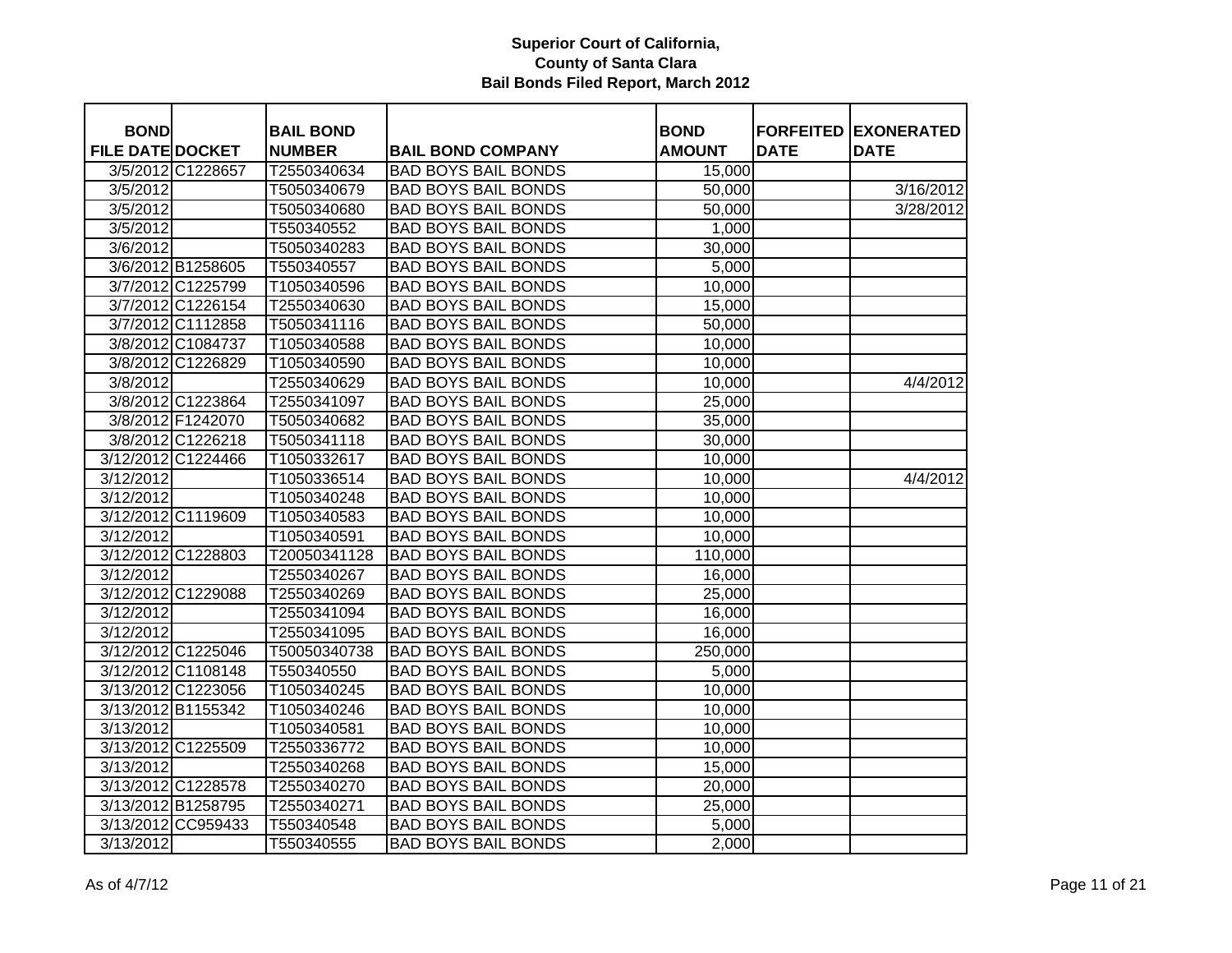| <b>BOND</b>             |                    | <b>BAIL BOND</b> |                            | <b>BOND</b>   |             | <b>FORFEITED EXONERATED</b> |
|-------------------------|--------------------|------------------|----------------------------|---------------|-------------|-----------------------------|
| <b>FILE DATE DOCKET</b> |                    | <b>NUMBER</b>    | <b>BAIL BOND COMPANY</b>   | <b>AMOUNT</b> | <b>DATE</b> | <b>DATE</b>                 |
| 3/14/2012               |                    | T1050332335      | <b>BAD BOYS BAIL BONDS</b> | 10,000        |             |                             |
| 3/14/2012               |                    | T1050336051      | <b>BAD BOYS BAIL BONDS</b> | 10,000        |             |                             |
| 3/15/2012 C1228151      |                    | T10050336100     | <b>BAD BOYS BAIL BONDS</b> | 100,000       |             |                             |
| 3/15/2012 C1227677      |                    | T10050345106     | <b>BAD BOYS BAIL BONDS</b> | 100,000       | 3/23/2012   |                             |
| 3/15/2012 C1114737      |                    | T550336034       | <b>BAD BOYS BAIL BONDS</b> | 5,000         |             |                             |
| 3/16/2012 B1258659      |                    | T1050336054      | <b>BAD BOYS BAIL BONDS</b> | 10,000        |             |                             |
|                         | 3/16/2012 C1227280 | T2550340633      | <b>BAD BOYS BAIL BONDS</b> | 25,000        |             |                             |
| 3/16/2012 C1224811      |                    | T5050341119      | <b>BAD BOYS BAIL BONDS</b> | 40,000        |             |                             |
| 3/16/2012 C1226881      |                    | T550340553       | <b>BAD BOYS BAIL BONDS</b> | 5,000         |             |                             |
| 3/19/2012 B1259091      |                    | T1050341090      | <b>BAD BOYS BAIL BONDS</b> | 10,000        |             |                             |
| 3/19/2012               |                    | T1050341092      | <b>BAD BOYS BAIL BONDS</b> | 10,000        |             |                             |
|                         | 3/19/2012 C1119669 | T1050345066      | <b>BAD BOYS BAIL BONDS</b> | 10,000        |             |                             |
| 3/19/2012               |                    | T2550337060      | <b>BAD BOYS BAIL BONDS</b> | 20,000        |             |                             |
| 3/19/2012               |                    | T2550341093      | <b>BAD BOYS BAIL BONDS</b> | 15,000        |             |                             |
|                         | 3/19/2012 C1228998 | T2550345275      | <b>BAD BOYS BAIL BONDS</b> | 25,000        |             | 4/2/2012                    |
| 3/19/2012               |                    | T2550345278      | <b>BAD BOYS BAIL BONDS</b> | 15,000        |             |                             |
|                         | 3/19/2012 C1110228 | T5050345306      | <b>BAD BOYS BAIL BONDS</b> | 25,000        |             |                             |
|                         | 3/19/2012 C1228023 | T550345263       | <b>BAD BOYS BAIL BONDS</b> | 3,000         | 3/19/2012   |                             |
| 3/20/2012 B1157569      |                    | T10050340303     | <b>BAD BOYS BAIL BONDS</b> | 60,000        |             |                             |
| 3/20/2012 B1155289      |                    | T1050336052      | <b>BAD BOYS BAIL BONDS</b> | 5,000         |             |                             |
|                         | 3/20/2012 C1085952 | T1050336053      | <b>BAD BOYS BAIL BONDS</b> | 10,000        |             |                             |
|                         | 3/20/2012 BB938470 | T1050341091      | <b>BAD BOYS BAIL BONDS</b> | 10,000        |             |                             |
|                         | 3/20/2012 C1095690 | T1050345065      | <b>BAD BOYS BAIL BONDS</b> | 10,000        |             |                             |
|                         | 3/20/2012 B1259249 | T1050345269      | <b>BAD BOYS BAIL BONDS</b> | 10,000        |             |                             |
|                         | 3/20/2012 C1122324 | T2550345277      | <b>BAD BOYS BAIL BONDS</b> | 15,000        |             |                             |
| 3/20/2012               |                    | T2550345284      | <b>BAD BOYS BAIL BONDS</b> | 25,000        |             |                             |
| 3/20/2012 C1226811      |                    | T5050341117      | <b>BAD BOYS BAIL BONDS</b> | 50,000        |             |                             |
| 3/20/2012               |                    | T5050345308      | <b>BAD BOYS BAIL BONDS</b> | 26,000        |             |                             |
|                         | 3/20/2012 C1124036 | T550336030       | <b>BAD BOYS BAIL BONDS</b> | 5,000         |             |                             |
| 3/20/2012 B1258369      |                    | T550341075       | <b>BAD BOYS BAIL BONDS</b> | 2,000         |             |                             |
|                         | 3/21/2012 C1103580 | T550340229       | <b>BAD BOYS BAIL BONDS</b> | 5,000         |             |                             |
| 3/22/2012               |                    | T1050345062      | <b>BAD BOYS BAIL BONDS</b> | 10,000        |             |                             |
| 3/22/2012 C1225399      |                    | T1050345064      | <b>BAD BOYS BAIL BONDS</b> | 10,000        | 3/23/2012   |                             |
| 3/22/2012               |                    | T2550345280      | <b>BAD BOYS BAIL BONDS</b> | 20,000        |             |                             |
|                         | 3/22/2012 C1110444 | T550341077       | <b>BAD BOYS BAIL BONDS</b> | 5,000         |             |                             |
|                         | 3/22/2012 C1223198 | T7550345312      | <b>BAD BOYS BAIL BONDS</b> | 75,000        | 4/4/2012    |                             |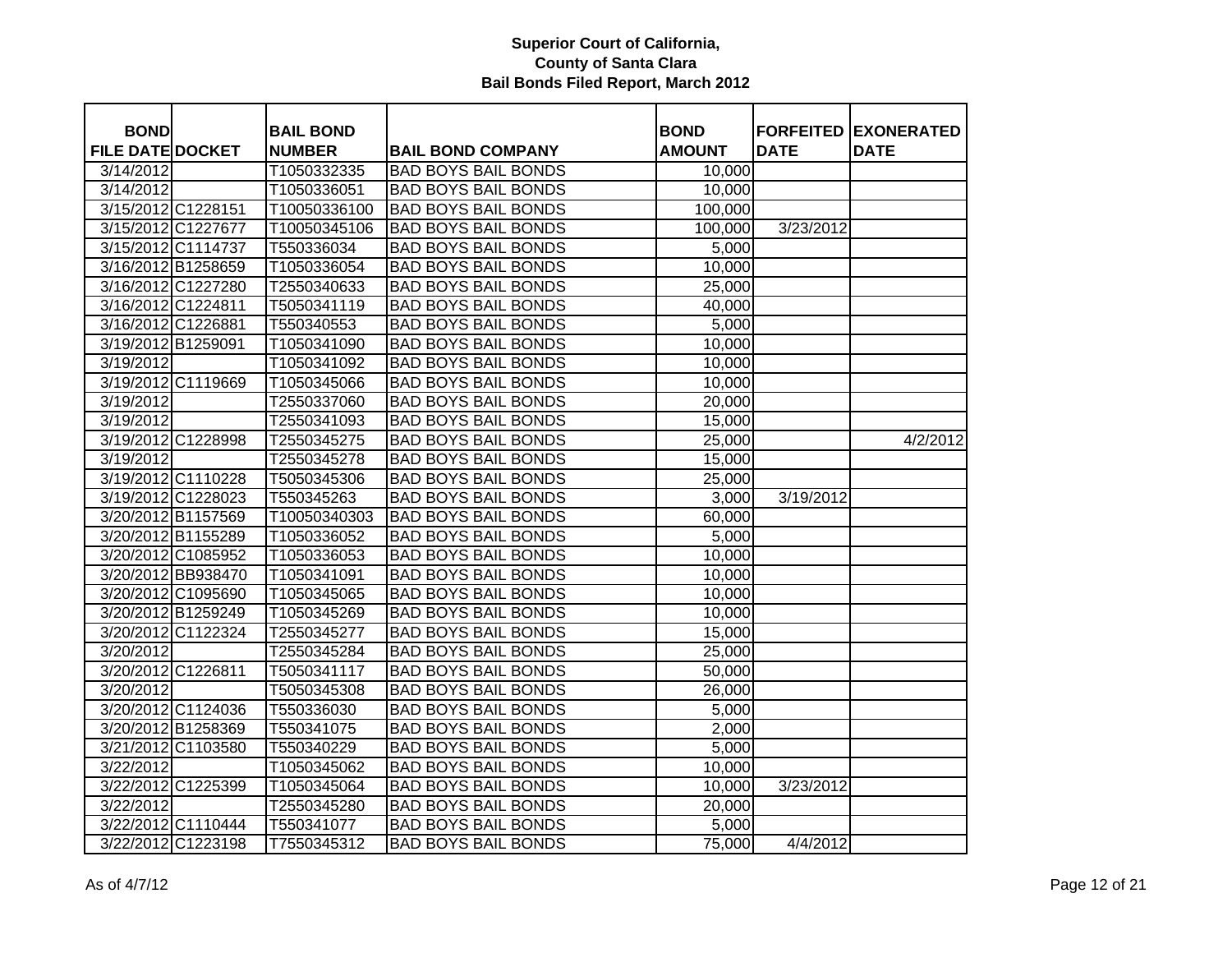| <b>BOND</b>             |                    | <b>BAIL BOND</b> |                                | <b>BOND</b>   |             | <b>FORFEITED EXONERATED</b> |
|-------------------------|--------------------|------------------|--------------------------------|---------------|-------------|-----------------------------|
| <b>FILE DATE DOCKET</b> |                    | <b>NUMBER</b>    | <b>BAIL BOND COMPANY</b>       | <b>AMOUNT</b> | <b>DATE</b> | <b>DATE</b>                 |
|                         | 3/23/2012 B1259304 | T2550345070      | <b>BAD BOYS BAIL BONDS</b>     | 25,000        |             |                             |
|                         | 3/23/2012 B1258532 | T550340228       | <b>BAD BOYS BAIL BONDS</b>     | 5,000         |             |                             |
| 3/23/2012               |                    | T550341078       | <b>BAD BOYS BAIL BONDS</b>     | 5,000         |             |                             |
| 3/26/2012 C1228857      |                    | T1050341085      | <b>BAD BOYS BAIL BONDS</b>     | 10,000        |             |                             |
| 3/26/2012 C1227411      |                    | T1050341086      | <b>BAD BOYS BAIL BONDS</b>     | 10,000        |             |                             |
|                         | 3/26/2012 C1116844 | T1050345665      | <b>BAD BOYS BAIL BONDS</b>     | 10,000        |             |                             |
|                         | 3/26/2012 C1228230 | T2550345680      | <b>BAD BOYS BAIL BONDS</b>     | 16,000        |             |                             |
| 3/26/2012               |                    | T2550345686      | <b>BAD BOYS BAIL BONDS</b>     | 25,000        |             |                             |
|                         | 3/26/2012 C1116595 | T2550345687      | <b>BAD BOYS BAIL BONDS</b>     | 15,000        |             |                             |
|                         | 3/26/2012 C1100428 | T5050345307      | <b>BAD BOYS BAIL BONDS</b>     | 35,000        |             |                             |
| 3/26/2012 C1228551      |                    | T5050345368      | <b>BAD BOYS BAIL BONDS</b>     | 50,000        |             |                             |
| 3/26/2012               |                    | T550345657       | <b>BAD BOYS BAIL BONDS</b>     | 1,000         |             |                             |
| 3/26/2012               |                    | T550345662       | <b>BAD BOYS BAIL BONDS</b>     | 5,000         |             |                             |
|                         | 3/27/2012 C1105462 | T1050336055      | <b>BAD BOYS BAIL BONDS</b>     | 7,500         |             |                             |
|                         | 3/27/2012 C1227914 | T1050345668      | <b>BAD BOYS BAIL BONDS</b>     | 10,000        |             |                             |
| 3/27/2012 C1106061      |                    | T2550345684      | <b>BAD BOYS BAIL BONDS</b>     | 25,000        |             |                             |
| 3/27/2012               |                    | T5050345309      | <b>BAD BOYS BAIL BONDS</b>     | 10,250        |             |                             |
|                         | 3/27/2012 C1227698 | T55034080        | <b>BAD BOYS BAIL BONDS</b>     | 5,000         |             |                             |
|                         | 3/27/2012 C1227489 | T550345562       | <b>BAD BOYS BAIL BONDS</b>     | 5,000         |             |                             |
| 3/27/2012 F1242086      |                    | T550345659       | <b>BAD BOYS BAIL BONDS</b>     | 1,000         |             | 3/29/2012                   |
|                         | 3/27/2012 C1223606 | T550345660       | <b>BAD BOYS BAIL BONDS</b>     | 5,000         |             | 3/27/2012                   |
| 3/28/2012               |                    | T10050345717     | <b>BAD BOYS BAIL BONDS</b>     | 75,000        |             |                             |
|                         | 3/28/2012 CC621184 | T1050341535      | <b>BAD BOYS BAIL BONDS</b>     | 5,000         |             |                             |
|                         | 3/28/2012 EE906892 | T1050345663      | <b>BAD BOYS BAIL BONDS</b>     | 10,000        |             |                             |
|                         | 3/28/2012 B1157748 | T2550345074      | <b>BAD BOYS BAIL BONDS</b>     | 20,000        |             |                             |
| 3/28/2012               |                    | T2550345681      | <b>BAD BOYS BAIL BONDS</b>     | 15,000        |             |                             |
| 3/28/2012               |                    | T2550345682      | <b>BAD BOYS BAIL BONDS</b>     | 25,000        |             |                             |
|                         | 3/28/2012 CC622736 | T7550340724      | <b>BAD BOYS BAIL BONDS</b>     | 5,000         |             |                             |
| 3/28/2012               |                    | T7550345712      | <b>BAD BOYS BAIL BONDS</b>     | 75,000        |             |                             |
| 3/29/2012 F1242258      |                    | T2550345072      | <b>BAD BOYS BAIL BONDS</b>     | 20,000        |             |                             |
| 3/29/2012 B1045251      |                    | T2550345683      | <b>BAD BOYS BAIL BONDS</b>     | 15,000        |             |                             |
|                         | 3/29/2012 BB945000 | T2550345685      | <b>BAD BOYS BAIL BONDS</b>     | 16,000        |             |                             |
|                         | 3/1/2012 C1224373  | FCS25913239      | <b>BAIL HOTLINE BAIL BONDS</b> | 6,000         |             |                             |
|                         | 3/2/2012 C1228005  | FCS100891691     | <b>BAIL HOTLINE BAIL BONDS</b> | 21,000        |             | 3/22/2012                   |
|                         | 3/2/2012 F1140961  | FCS100891693     | <b>BAIL HOTLINE BAIL BONDS</b> | 100,000       | 3/8/2012    |                             |
|                         | 3/2/2012 F1140990  | FCS25913368      | <b>BAIL HOTLINE BAIL BONDS</b> | 25,000        |             |                             |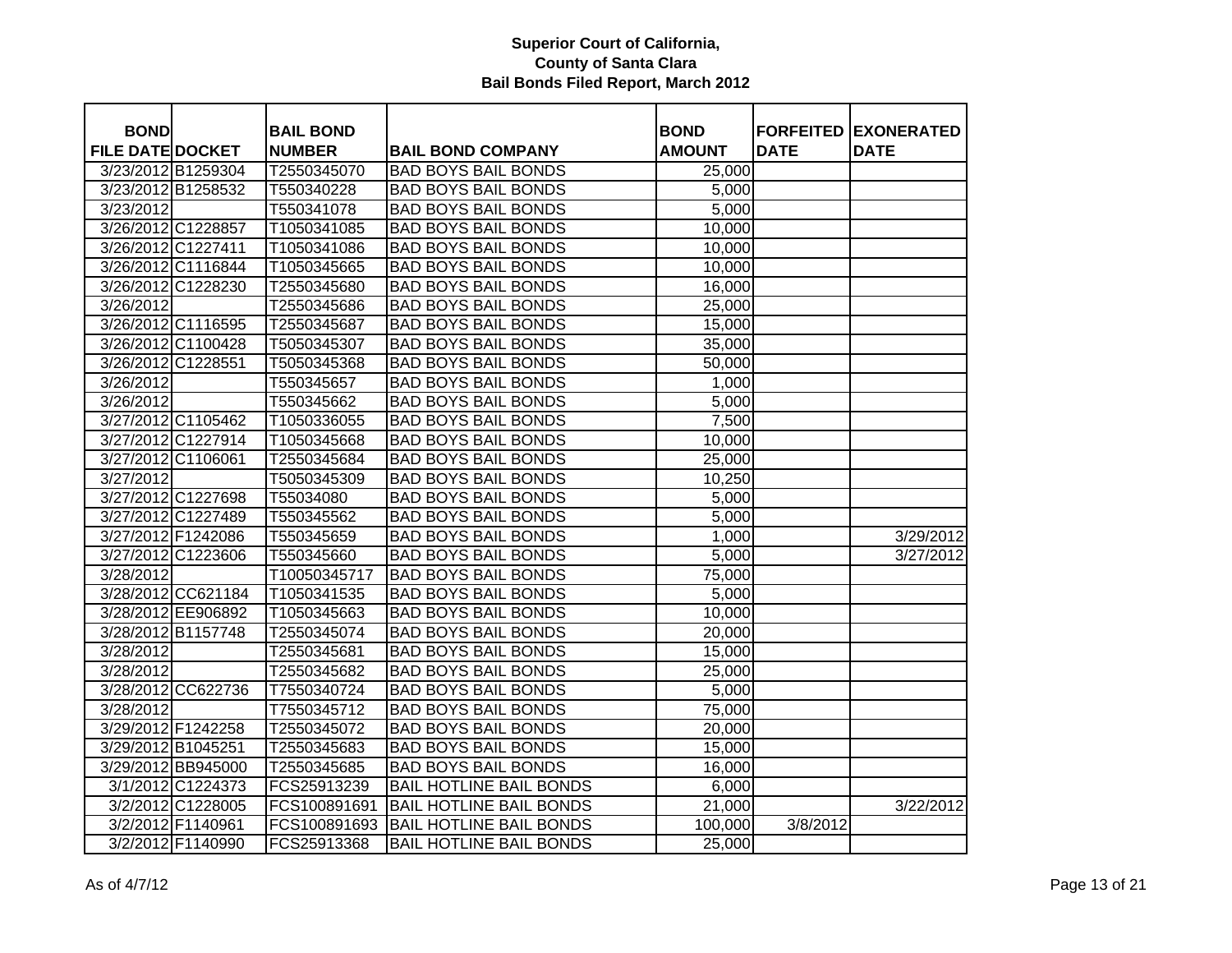| <b>BOND</b>             |                    | <b>BAIL BOND</b> |                                | <b>BOND</b>   |             | <b>FORFEITED EXONERATED</b> |
|-------------------------|--------------------|------------------|--------------------------------|---------------|-------------|-----------------------------|
| <b>FILE DATE DOCKET</b> |                    | <b>NUMBER</b>    | <b>BAIL BOND COMPANY</b>       | <b>AMOUNT</b> | <b>DATE</b> | <b>DATE</b>                 |
|                         | 3/5/2012 C1120911  | FCS100890774     | <b>BAIL HOTLINE BAIL BONDS</b> | 100,000       |             |                             |
|                         | 3/5/2012 F1242108  | FCS10911361      | <b>BAIL HOTLINE BAIL BONDS</b> | 10,000        |             |                             |
|                         | 3/5/2012 C1223668  | FCS10919586      | <b>BAIL HOTLINE BAIL BONDS</b> | 5,000         |             |                             |
|                         | 3/5/2012 CC514053  | FCS10919587      | <b>BAIL HOTLINE BAIL BONDS</b> | 10,000        | 3/14/2012   |                             |
|                         | 3/5/2012 C1108854  | FCS10919588      | <b>BAIL HOTLINE BAIL BONDS</b> | 10,000        |             |                             |
|                         | 3/5/2012 C1226827  | FCS25911481      | <b>BAIL HOTLINE BAIL BONDS</b> | 15,000        |             |                             |
| 3/5/2012                |                    | FCS25911488      | <b>BAIL HOTLINE BAIL BONDS</b> | 11,000        |             |                             |
|                         | 3/5/2012 C1226899  | FCS50892338      | <b>BAIL HOTLINE BAIL BONDS</b> | 50,000        |             |                             |
|                         | 3/5/2012 C1109292  | FCS50911564      | <b>BAIL HOTLINE BAIL BONDS</b> | 30,000        |             |                             |
|                         | 3/6/2012 C1103099  | FCS10916286      | <b>BAIL HOTLINE BAIL BONDS</b> | 10,000        |             |                             |
|                         | 3/6/2012 F1241836  | FCS50892334      | <b>BAIL HOTLINE BAIL BONDS</b> | 40,000        |             |                             |
|                         | 3/7/2012 C1224339  | FCS10916278      | <b>BAIL HOTLINE BAIL BONDS</b> | 10,000        |             |                             |
|                         | 3/7/2012 C1228012  | FCS25913234      | <b>BAIL HOTLINE BAIL BONDS</b> | 20,000        |             |                             |
|                         | 3/7/2012 C1223423  | FCS25916529      | <b>BAIL HOTLINE BAIL BONDS</b> | 10,000        |             |                             |
|                         | 3/7/2012 CC961179  | FCS25916602      | <b>BAIL HOTLINE BAIL BONDS</b> | 11,000        |             |                             |
|                         | 3/8/2012 B1258946  | FCS25911487      | <b>BAIL HOTLINE BAIL BONDS</b> | 10,000        |             |                             |
| 3/8/2012                |                    | FCS25916501      | <b>BAIL HOTLINE BAIL BONDS</b> | 10,000        |             |                             |
|                         | 3/8/2012 B1258609  | FCS25916522      | <b>BAIL HOTLINE BAIL BONDS</b> | 15,000        |             |                             |
|                         | 3/8/2012 F1242016  | FCS25916526      | <b>BAIL HOTLINE BAIL BONDS</b> | 20,000        | 4/6/2012    |                             |
| 3/12/2012               |                    | FCS10922510      | <b>BAIL HOTLINE BAIL BONDS</b> | 6,000         |             |                             |
| 3/13/2012               |                    | FCS100860552     | <b>BAIL HOTLINE BAIL BONDS</b> | 50,000        |             |                             |
|                         | 3/13/2012 C1229077 | FCS10911356      | <b>BAIL HOTLINE BAIL BONDS</b> | 10,000        |             |                             |
|                         | 3/13/2012 C1122355 | FCS10922509      | <b>BAIL HOTLINE BAIL BONDS</b> | 7,500         |             |                             |
|                         | 3/14/2012 B1153460 | FCS10916279      | <b>BAIL HOTLINE BAIL BONDS</b> | 5,000         |             |                             |
| 3/14/2012 F1140383      |                    | FCS25913235      | <b>BAIL HOTLINE BAIL BONDS</b> | 15,000        | 3/15/2012   |                             |
|                         | 3/14/2012 B1259058 | FCS25916528      | <b>BAIL HOTLINE BAIL BONDS</b> | 11,250        |             | 3/26/2012                   |
|                         | 3/14/2012 C1116563 | FCS25916530      | <b>BAIL HOTLINE BAIL BONDS</b> | 25,000        |             |                             |
| 3/19/2012               |                    | FCS10911358      | <b>BAIL HOTLINE BAIL BONDS</b> | 6,250         |             |                             |
| 3/19/2012               |                    | FCS10911360      | <b>BAIL HOTLINE BAIL BONDS</b> | 10,000        |             |                             |
|                         | 3/19/2012 C1121023 | FCS10919585      | <b>BAIL HOTLINE BAIL BONDS</b> | 10,000        |             |                             |
| 3/19/2012               |                    | FCS10922508      | <b>BAIL HOTLINE BAIL BONDS</b> | 10,000        |             |                             |
|                         | 3/19/2012 C1121023 | FCS25013236      | <b>BAIL HOTLINE BAIL BONDS</b> | 25,000        |             |                             |
| 3/19/2012               |                    | FCS25913237      | <b>BAIL HOTLINE BAIL BONDS</b> | 11,000        |             |                             |
|                         | 3/19/2012 B1259292 | FCS25916523      | <b>BAIL HOTLINE BAIL BONDS</b> | 25,000        |             |                             |
|                         | 3/20/2012 CC941467 | FCS10911363      | <b>BAIL HOTLINE BAIL BONDS</b> | 2,000         |             |                             |
| 3/20/2012               |                    | FCS10933881      | <b>BAIL HOTLINE BAIL BONDS</b> | 10,000        |             |                             |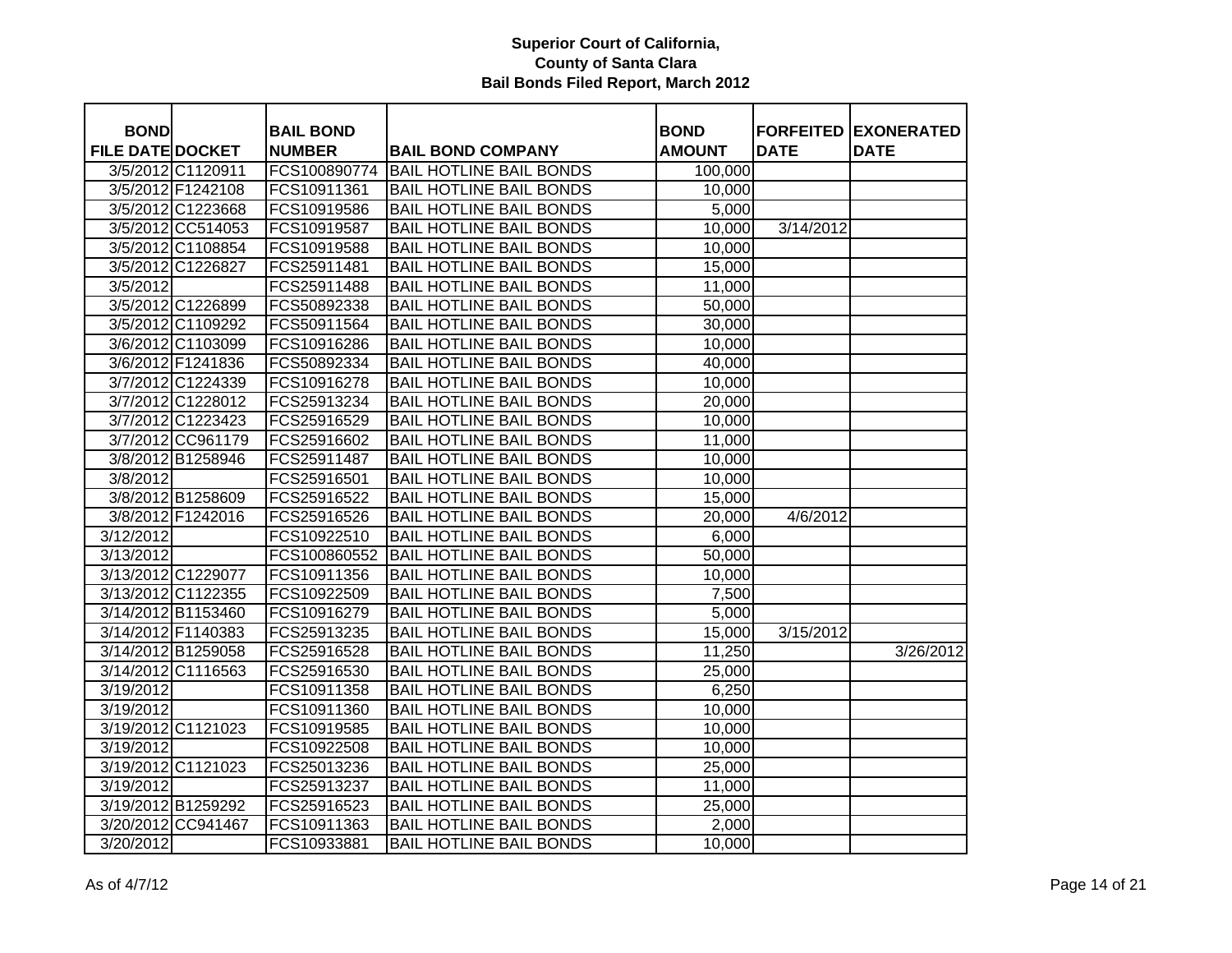| <b>BOND</b>             |                    | <b>BAIL BOND</b> |                                   | <b>BOND</b>   |             | <b>FORFEITED EXONERATED</b> |
|-------------------------|--------------------|------------------|-----------------------------------|---------------|-------------|-----------------------------|
| <b>FILE DATE DOCKET</b> |                    | <b>NUMBER</b>    | <b>BAIL BOND COMPANY</b>          | <b>AMOUNT</b> | <b>DATE</b> | <b>DATE</b>                 |
| 3/20/2012               |                    | FCS50894678      | <b>BAIL HOTLINE BAIL BONDS</b>    | 30,000        |             |                             |
| 3/21/2012               |                    | FCS25922848      | <b>BAIL HOTLINE BAIL BONDS</b>    | 11,000        |             |                             |
| 3/21/2012 F1138590      |                    | FCS50892337      | <b>BAIL HOTLINE BAIL BONDS</b>    | 50,000        |             |                             |
| 3/23/2012 C1119321      |                    | FCS100890772     | <b>BAIL HOTLINE BAIL BONDS</b>    | 100,000       |             |                             |
| 3/23/2012               |                    | FCS50872210      | <b>BAIL HOTLINE BAIL BONDS</b>    | 31,000        |             |                             |
| 3/26/2012 C1116138      |                    | FCS10934950      | <b>BAIL HOTLINE BAIL BONDS</b>    | 1,000         |             |                             |
| 3/26/2012 C1111858      |                    | FCS10934952      | <b>BAIL HOTLINE BAIL BONDS</b>    | 5,000         |             |                             |
| 3/26/2012               |                    | FCS10937546      | <b>BAIL HOTLINE BAIL BONDS</b>    | 10,000        |             |                             |
| 3/26/2012               |                    | FCS25922850      | <b>BAIL HOTLINE BAIL BONDS</b>    | 11,000        |             |                             |
| 3/26/2012               |                    | FCS25932681      | <b>BAIL HOTLINE BAIL BONDS</b>    | 11,000        |             |                             |
| 3/26/2012               |                    | FCS25932683      | <b>BAIL HOTLINE BAIL BONDS</b>    | 10,000        |             |                             |
| 3/27/2012 F1241600      |                    | FCS25932684      | <b>BAIL HOTLINE BAIL BONDS</b>    | 25,000        |             |                             |
| 3/27/2012 C1229195      |                    | FCS50862815      | <b>BAIL HOTLINE BAIL BONDS</b>    | 50,000        |             |                             |
| 3/28/2012 C1226711      |                    | FCS100880172     | <b>BAIL HOTLINE BAIL BONDS</b>    | 60,000        |             |                             |
| 3/28/2012 F1241612      |                    | FCS10937544      | <b>BAIL HOTLINE BAIL BONDS</b>    | 5,000         |             |                             |
| 3/28/2012               |                    | FCS25922849      | <b>BAIL HOTLINE BAIL BONDS</b>    | 15,000        |             |                             |
| 3/28/2012 B1258089      |                    | FCS25932685      | <b>BAIL HOTLINE BAIL BONDS</b>    | 10,000        |             |                             |
|                         | 3/28/2012 CC963902 | FCS50862813      | <b>BAIL HOTLINE BAIL BONDS</b>    | 25,000        |             |                             |
| 3/28/2012 B1258948      |                    | FCS50877650      | <b>BAIL HOTLINE BAIL BONDS</b>    | 50,000        |             |                             |
| 3/28/2012               |                    | FCS50892331      | <b>BAIL HOTLINE BAIL BONDS</b>    | 15,000        |             |                             |
| 3/28/2012 B1259405      |                    | FCS50894676      | <b>BAIL HOTLINE BAIL BONDS</b>    | 10,000        |             |                             |
| 3/29/2012 C1229480      |                    | FCS10939170      | <b>BAIL HOTLINE BAIL BONDS</b>    | 5,000         |             |                             |
| 3/29/2012               |                    | FCS25925981      | <b>BAIL HOTLINE BAIL BONDS</b>    | 25,000        |             |                             |
| 3/29/2012               |                    | FCS25925982      | <b>BAIL HOTLINE BAIL BONDS</b>    | 20,000        |             |                             |
| 3/29/2012 F1141131      |                    | FCS50860480      | <b>BAIL HOTLINE BAIL BONDS</b>    | 50,000        |             |                             |
| 3/12/2012 C1092458      |                    | FCS25879157      | <b>BAIL NOW BAIL BONDS</b>        | 25,000        |             |                             |
| 3/12/2012 C1227547      |                    | S2501812254      | <b>BAY AREA BAIL BONDS</b>        | 25,000        |             |                             |
| 3/27/2012               |                    | S5001816396      | BAY AREA BAIL BONDS               | 30,000        |             |                             |
| 3/28/2012               |                    | S2501778213      | <b>BIG LEE BAIL BONDS</b>         | 25,000        |             |                             |
|                         | 3/7/2012 C1117837  |                  | 5550782115 BODYGUARD BAIL BONDS   | 50,000        |             |                             |
| 3/13/2012 C1225675      |                    |                  | 5200074001 BODYGUARD BAIL BONDS   | 250,000       |             |                             |
| 3/21/2012               |                    |                  | 5550782090 BODYGUARD BAIL BONDS   | 25,000        |             |                             |
| 3/27/2012 C1227561      |                    |                  | 5801227857 BODYGUARD BAIL BONDS   | 5,000         |             |                             |
|                         | 3/5/2012 C1226520  | IS30K123793      | <b>BUFFY SPARACINO BAIL BONDS</b> | 10,000        |             |                             |
|                         | 3/8/2012 B1258954  | IS30K123796      | BUFFY SPARACINO BAIL BONDS        | 25,000        |             |                             |
| 3/14/2012 F1241597      |                    | IS100K29815      | <b>BUFFY SPARACINO BAIL BONDS</b> | 35,000        |             |                             |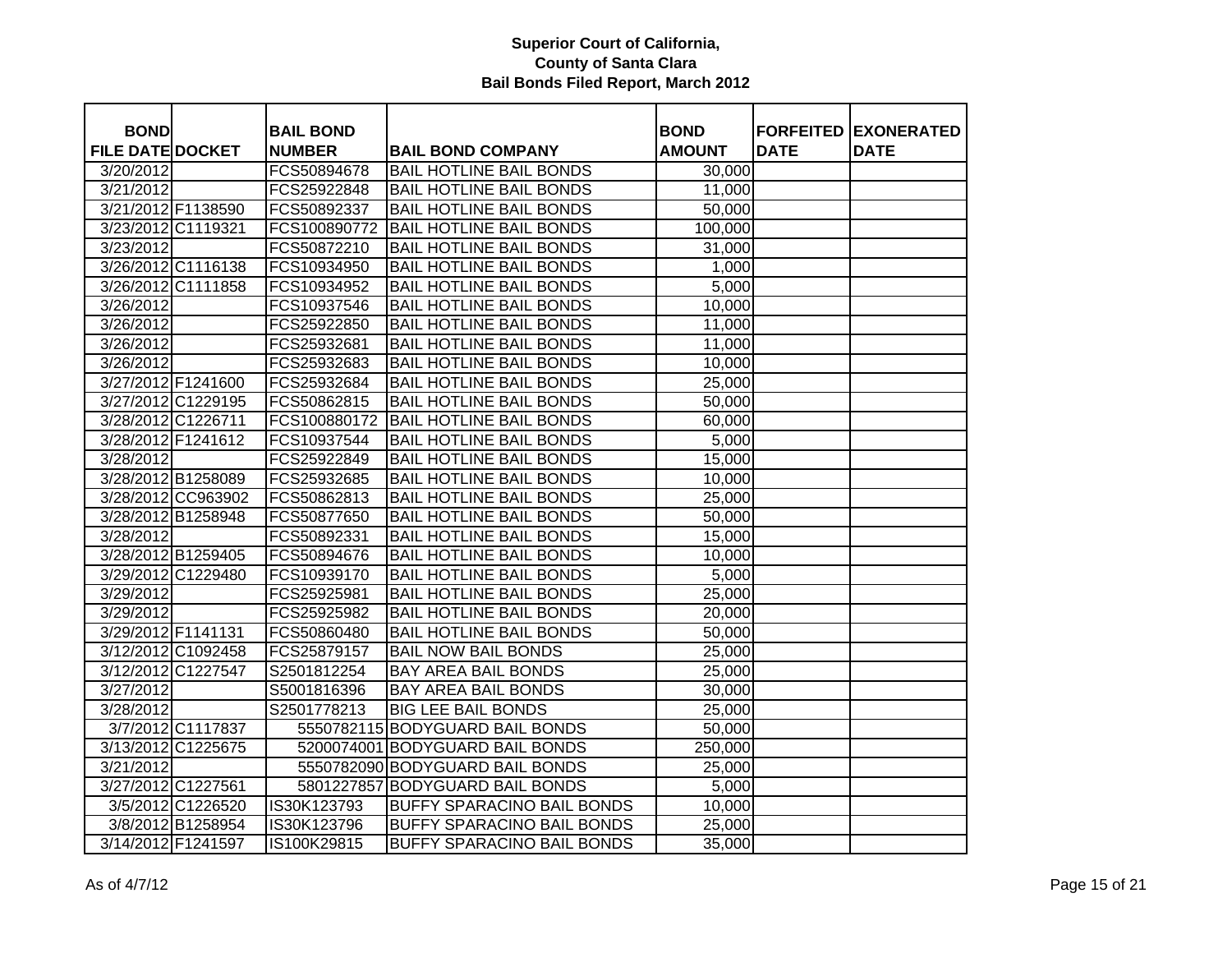| <b>BOND</b>             |                    | <b>BAIL BOND</b> |                                    | <b>BOND</b>   |             | <b>FORFEITED EXONERATED</b> |
|-------------------------|--------------------|------------------|------------------------------------|---------------|-------------|-----------------------------|
| <b>FILE DATE DOCKET</b> |                    | <b>NUMBER</b>    | <b>BAIL BOND COMPANY</b>           | <b>AMOUNT</b> | <b>DATE</b> | <b>DATE</b>                 |
|                         | 3/16/2012 C1227758 | IS30K125276      | BUFFY SPARACINO BAIL BONDS         | 25,000        |             |                             |
| 3/16/2012               |                    | IS30K125277      | BUFFY SPARACINO BAIL BONDS         | 25,000        |             |                             |
|                         | 3/21/2012 C1226809 | IS30K125531      | BUFFY SPARACINO BAIL BONDS         | 15,000        |             |                             |
|                         | 3/28/2012 B1154783 | IS30K125532      | BUFFY SPARACINO BAIL BONDS         | 5,000         |             |                             |
|                         | 3/13/2012 C1120765 | 2012AA057410     | <b>DISCREET BAIL BONDS</b>         | 5,000         |             |                             |
| 3/19/2012               |                    | 2012BB009381     | <b>DISCREET BAIL BONDS</b>         | 10,000        |             |                             |
| 3/20/2012               |                    | 2012BB009382     | <b>DISCREET BAIL BONDS</b>         | 10,000        |             |                             |
| 3/23/2012               |                    | 2012CC006383     | <b>DISCREET BAIL BONDS</b>         | 10,000        |             |                             |
|                         | 3/27/2012 F1241448 | A72257913        | <b>DRAGON BAIL BONDS</b>           | 6,000         |             |                             |
| $\sqrt{3}/5/2012$       |                    | 2012CC003610     | <b>ED MUMBERT BAIL BONDS</b>       | 25,000        |             | 3/15/2012                   |
|                         | 3/7/2012 C1225673  | 2012BB006603     | <b>ED MUMBERT BAIL BONDS</b>       | 10,000        |             |                             |
| 3/26/2012               |                    | 2012CC009860     | <b>ED MUMBERT BAIL BONDS</b>       | 25,000        |             |                             |
|                         | 3/27/2012 C1227965 | 2012BB006601     | ED MUMBERT BAIL BONDS              | 10,000        |             |                             |
|                         | 3/19/2012 C1227244 | S5001816312      | <b>EDUARDO GUILARTE BAIL BONDS</b> | 5,000         |             |                             |
| 3/20/2012               |                    | S5001816313      | EDUARDO GUILARTE BAIL BONDS        | 15,000        |             |                             |
|                         | 3/21/2012 B1258819 |                  | 22501773647 ESTER GREEN BAIL BONDS | 15,000        |             | 3/27/2012                   |
|                         | 3/20/2012 B1152524 | 2012AA053438     | <b>GREG PADILLA BAIL BONDS</b>     | 5,000         |             | 4/3/2012                    |
| 3/5/2012                |                    |                  | 5550761932 JAKE'S BAIL BONDS       | 30,000        |             |                             |
| 3/19/2012               |                    |                  | 5111771877 JAKE'S BAIL BONDS       | 10,000        |             |                             |
| 3/19/2012               |                    |                  | 5271379353 JAKE'S BAIL BONDS       | 15,000        |             |                             |
|                         | 3/14/2012 B1259210 | A152180917       | KEITH CARTER BAIL BONDS            | 11,000        |             |                             |
|                         | 3/8/2012 B1258656  | S10001748262     | <b>KELLY'S BAIL BONDS</b>          | 50,000        |             |                             |
|                         | 3/5/2012 C1225385  | S1001739988      | <b>LATINO BAIL BONDS</b>           | 10,000        |             |                             |
| 3/5/2012                |                    | S1001739989      | <b>LATINO BAIL BONDS</b>           | 10,000        |             | 3/29/2012                   |
|                         | 3/8/2012 C1112394  | S0501759151      | <b>LATINO BAIL BONDS</b>           | 2,000         |             |                             |
| 3/12/2012               |                    | S10001747376     | <b>LATINO BAIL BONDS</b>           | 100,000       |             |                             |
| 3/12/2012               |                    | S1001739991      | <b>LATINO BAIL BONDS</b>           | 10,000        |             |                             |
|                         | 3/13/2012 CC961785 | S0501759152      | <b>LATINO BAIL BONDS</b>           | 5,000         |             |                             |
|                         | 3/13/2012 F1242220 | S1001742547      | <b>LATINO BAIL BONDS</b>           | 10,000        |             |                             |
|                         | 3/20/2012 F1241347 | S2501774679      | <b>LATINO BAIL BONDS</b>           | 15,000        |             |                             |
|                         | 3/22/2012 F1241589 | S1001742548      | <b>LATINO BAIL BONDS</b>           | 8,000         |             |                             |
| 3/26/2012               |                    | S2501774681      | <b>LATINO BAIL BONDS</b>           | 25,000        |             |                             |
|                         | 3/1/2012 C1224302  |                  | 5111834121 LE BAIL BONDS           | 10,000        |             |                             |
|                         | 3/1/2012 C1227534  |                  | 5271419587 LE BAIL BONDS           | 25,000        |             |                             |
|                         | 3/2/2012 C1227535  |                  | 5105252434 LE BAIL BONDS           | 100,000       |             |                             |
|                         | 3/7/2012 C1225378  |                  | 5111834035 LE BAIL BONDS           | 10,000        |             |                             |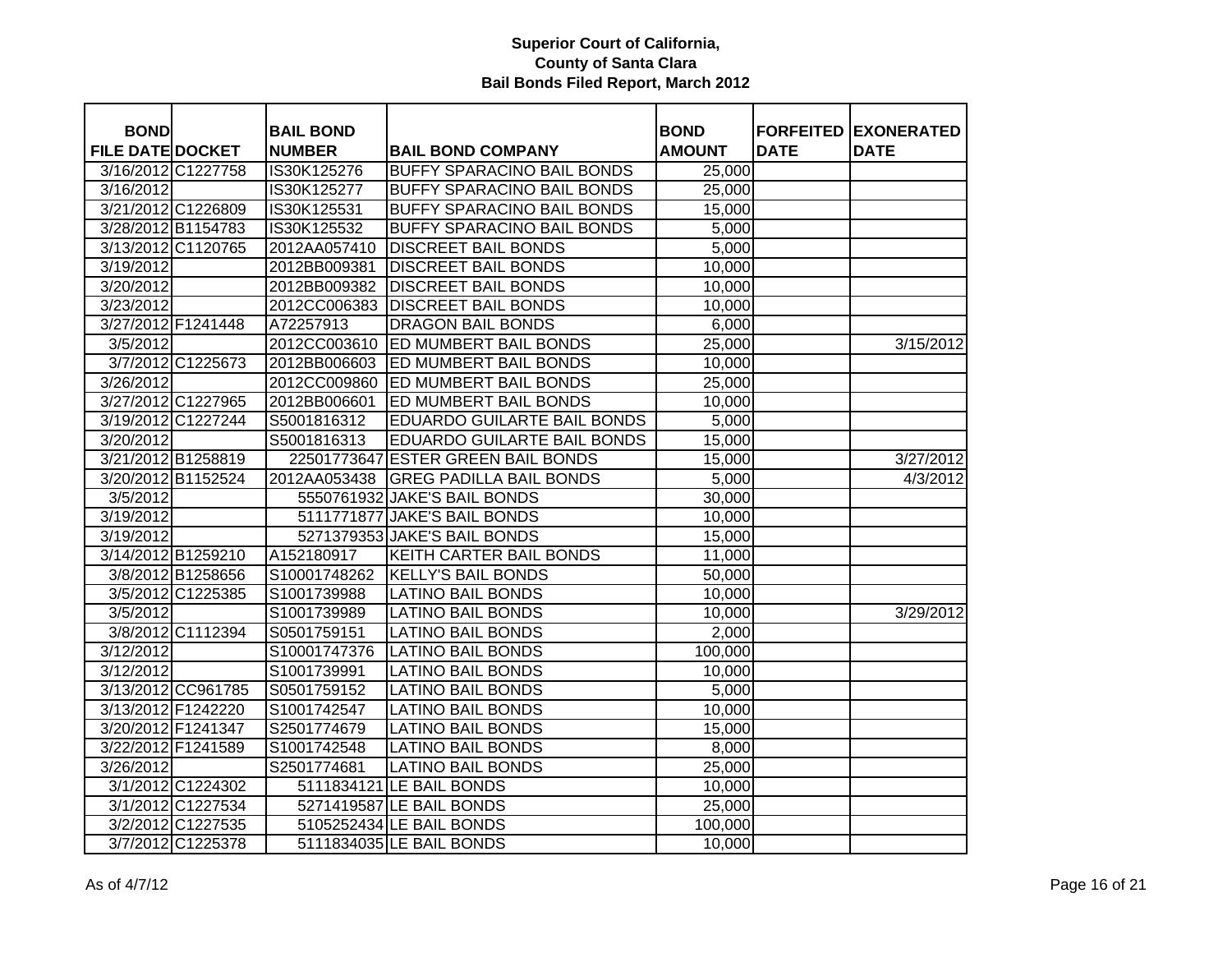| <b>BOND</b>             |                    | <b>BAIL BOND</b> |                                  | <b>BOND</b>   |             | <b>FORFEITED EXONERATED</b> |
|-------------------------|--------------------|------------------|----------------------------------|---------------|-------------|-----------------------------|
| <b>FILE DATE DOCKET</b> |                    | <b>NUMBER</b>    | <b>BAIL BOND COMPANY</b>         | <b>AMOUNT</b> | <b>DATE</b> | <b>DATE</b>                 |
|                         | 3/8/2012 C1229029  |                  | 5111834022 LE BAIL BONDS         | 11,000        |             |                             |
|                         | 3/8/2012 F1242011  |                  | 5111834118 LE BAIL BONDS         | 10,000        |             |                             |
| 3/12/2012               |                    |                  | 5111834080 LE BAIL BONDS         | 10,000        |             |                             |
| 3/12/2012 C1227398      |                    |                  | 5111834093 LE BAIL BONDS         | 5,000         |             |                             |
| 3/12/2012 C1229011      |                    |                  | 5111834105 LE BAIL BONDS         | 10,000        |             |                             |
| 3/12/2012               |                    |                  | 5111834978 LE BAIL BONDS         | 6,000         |             |                             |
| 3/14/2012 C1228038      |                    |                  | 5550782272 LE BAIL BONDS         | 50,000        |             |                             |
| 3/14/2012 C1229767      |                    | LX1510005582     | LE BAIL BONDS                    | 15,000        |             |                             |
|                         | 3/15/2012 CC787805 |                  | 5111834019 LE BAIL BONDS         | 10,000        |             |                             |
| 3/15/2012               |                    |                  | 5271422952 LE BAIL BONDS         | 15,000        |             |                             |
| 3/16/2012 C1224082      |                    |                  | 5550782269 LE BAIL BONDS         | 50,000        |             |                             |
| 3/16/2012 C1228756      |                    |                  | LX1510005598  LE BAIL BONDS      | 10,000        |             |                             |
| 3/19/2012 C1228380      |                    |                  | 5111834077 LE BAIL BONDS         | 10,000        |             |                             |
| 3/19/2012               |                    |                  | 5271419644 LE BAIL BONDS         | 15,000        |             |                             |
| 3/19/2012 C1228799      |                    |                  | 5271419657 LE BAIL BONDS         | 25,000        |             |                             |
| 3/19/2012 C1229079      |                    |                  | 5550810799 LE BAIL BONDS         | 30,000        |             |                             |
| 3/19/2012               |                    |                  | LX5010005679 LE BAIL BONDS       | 40,000        |             |                             |
|                         | 3/22/2012 CC822955 |                  | 5111834064 LE BAIL BONDS         | 8,000         |             |                             |
|                         | 3/22/2012 C1066868 |                  | 5550792899 LE BAIL BONDS         | 50,000        |             |                             |
| 3/29/2012 C1228883      |                    |                  | 5105266174 LE BAIL BONDS         | 75,000        |             |                             |
| 3/20/2012 C1120826      |                    |                  | 2012BB006951  LIBERTY BAIL BONDS | 10,000        |             |                             |
| 3/1/2012                |                    |                  | 5550814010 LUNA BAIL BONDS       | 35,000        |             | 3/27/2012                   |
|                         | 3/2/2012 C1227201  |                  | 5111840766 LUNA BAIL BONDS       | 10,000        |             |                             |
|                         | 3/2/2012 C1228275  |                  | 5271424831 LUNA BAIL BONDS       | 10,000        |             |                             |
|                         | 3/2/2012 F1241634  |                  | 5801227675 LUNA BAIL BONDS       | 5,000         |             |                             |
| 3/5/2012                |                    |                  | 5105212999 LUNA BAIL BONDS       | 31,000        |             |                             |
|                         | 3/5/2012 C1228602  |                  | 5111838129 LUNA BAIL BONDS       | 10,000        |             |                             |
|                         | 3/5/2012 C1225800  |                  | 5271424828 LUNA BAIL BONDS       | 10,000        | 4/2/2012    |                             |
| 3/5/2012                |                    |                  | 5271424873 LUNA BAIL BONDS       | 10,000        |             | 4/2/2012                    |
|                         | 3/6/2012 B1259246  |                  | 5105256391 LUNA BAIL BONDS       | 60,000        |             |                             |
|                         | 3/6/2012 C1226859  |                  | 5111834981 LUNA BAIL BONDS       | 6,000         |             |                             |
|                         | 3/6/2012 F9883341  |                  | 5271424857 LUNA BAIL BONDS       | 7,500         |             |                             |
|                         | 3/6/2012 F1242110  |                  | 5801231724 LUNA BAIL BONDS       | 5,000         |             |                             |
|                         | 3/7/2012 C1229227  |                  | 5271424860 LUNA BAIL BONDS       | 15,250        | 4/3/2012    |                             |
|                         | 3/7/2012 F1241914  |                  | 5271424886 LUNA BAIL BONDS       | 10,000        |             | 4/5/2012                    |
| $\sqrt{3}/8/2012$       |                    |                  | 5550811387 LUNA BAIL BONDS       | 10,000        |             |                             |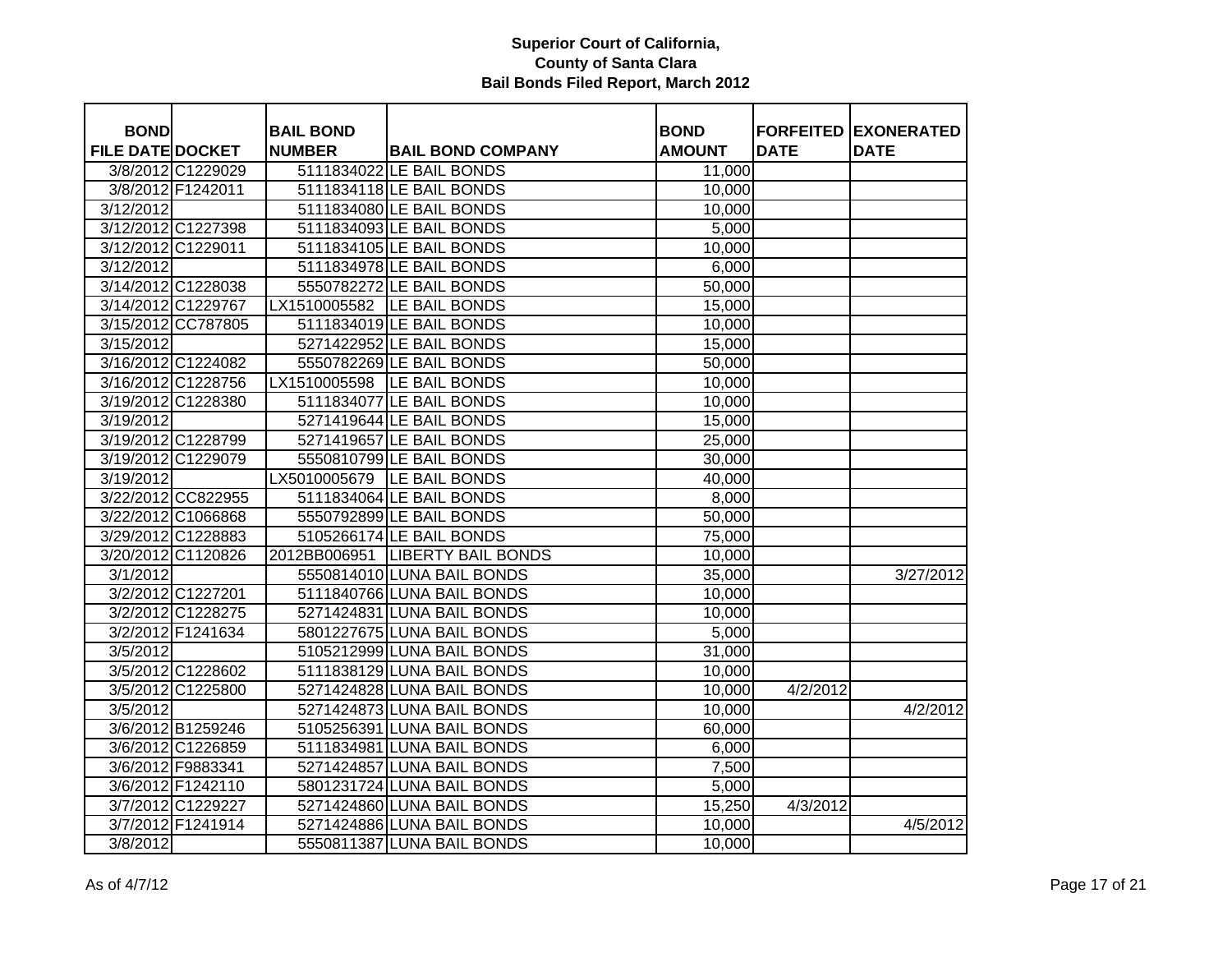| <b>BOND</b>             |                    | <b>BAIL BOND</b> |                               | <b>BOND</b>   |             | <b>FORFEITED EXONERATED</b> |
|-------------------------|--------------------|------------------|-------------------------------|---------------|-------------|-----------------------------|
| <b>FILE DATE DOCKET</b> |                    | <b>NUMBER</b>    | <b>BAIL BOND COMPANY</b>      | <b>AMOUNT</b> | <b>DATE</b> | <b>DATE</b>                 |
| 3/12/2012               |                    |                  | 5111834994 LUNA BAIL BONDS    | 10,000        |             |                             |
| 3/12/2012               |                    |                  | 5111835029 LUNA BAIL BONDS    | 10,000        |             |                             |
| 3/12/2012               |                    |                  | 5271367576 LUNA BAIL BONDS    | 15,000        |             |                             |
| 3/12/2012 F1241249      |                    |                  | 5271420536 LUNA BAIL BONDS    | 12,000        |             |                             |
| 3/12/2012 F1138476      |                    |                  | 5271420549 LUNA BAIL BONDS    | 20,000        |             | 3/14/2012                   |
| 3/12/2012               |                    |                  | 5550785116 LUNA BAIL BONDS    | 25,000        |             | 3/23/2012                   |
| 3/12/2012 F1140951      |                    |                  | 5550814007 LUNA BAIL BONDS    | 20,000        |             | 3/14/2012                   |
|                         | 3/13/2012 B1259165 |                  | 5111738878 LUNA BAIL BONDS    | 6,000         |             |                             |
| 3/13/2012 F1137824      |                    |                  | 5111834965 LUNA BAIL BONDS    | 6,000         |             |                             |
| 3/13/2012               |                    |                  | 5271367589 LUNA BAIL BONDS    | 25,000        |             |                             |
| 3/13/2012 C1066596      |                    |                  | 5271432061 LUNA BAIL BONDS    | 15,000        |             |                             |
| 3/16/2012 C1080485      |                    | LX710005556      | <b>LUNA BAIL BONDS</b>        | 5,000         |             |                             |
| 3/19/2012               |                    | LX1510005599     | <b>LUNA BAIL BONDS</b>        | 10,000        |             |                             |
| 3/19/2012 C1228985      |                    | LX3010005626     | <b>LUNA BAIL BONDS</b>        | 25,000        |             |                             |
| 3/19/2012 F1241558      |                    | LX710005559      | <b>LUNA BAIL BONDS</b>        | 7,000         |             |                             |
| 3/20/2012 B1258794      |                    | LX3010005622     | <b>LUNA BAIL BONDS</b>        | 25,000        |             |                             |
| 3/22/2012 C1227753      |                    |                  | LX10010005726 LUNA BAIL BONDS | 100,000       |             |                             |
| 3/23/2012 F1242153      |                    | LX1510005592     | <b>LUNA BAIL BONDS</b>        | 10,000        |             |                             |
| 3/23/2012 B1259328      |                    | LX1510005593     | <b>LUNA BAIL BONDS</b>        | 15,000        |             |                             |
| 3/23/2012 B1259227      |                    | LX3010005639     | <b>LUNA BAIL BONDS</b>        | 21,250        |             |                             |
| 3/23/2012 B1259194      |                    | LX5010005675     | <b>LUNA BAIL BONDS</b>        | 50,000        |             |                             |
| 3/26/2012 C1116178      |                    |                  | LX10010005727 LUNA BAIL BONDS | 100,000       |             |                             |
| 3/26/2012               |                    | LX1510005583     | <b>LUNA BAIL BONDS</b>        | 10,000        |             |                             |
|                         | 3/26/2012 CC957327 | LX1510005586     | <b>LUNA BAIL BONDS</b>        | 10,000        |             |                             |
| 3/26/2012 C1092483      |                    | LX1510005587     | <b>LUNA BAIL BONDS</b>        | 10,000        |             |                             |
| 3/26/2012               |                    | LX1510005588     | <b>LUNA BAIL BONDS</b>        | 10,000        |             |                             |
| 3/26/2012               |                    | LX1510005589     | <b>LUNA BAIL BONDS</b>        | 10,000        |             |                             |
| 3/26/2012               |                    | LX1510006263     | <b>LUNA BAIL BONDS</b>        | 10,000        |             |                             |
| 3/26/2012 F1242105      |                    | LX3010005613     | <b>LUNA BAIL BONDS</b>        | 25,000        |             |                             |
| 3/26/2012               |                    | LX3010005628     | <b>LUNA BAIL BONDS</b>        | 25,000        |             |                             |
| 3/26/2012               |                    | LX3010005629     | <b>LUNA BAIL BONDS</b>        | 25,000        |             |                             |
| 3/26/2012 C1228861      |                    | LX3010005637     | <b>LUNA BAIL BONDS</b>        | 25,000        |             |                             |
| 3/26/2012 F1241982      |                    | LX3010005640     | <b>LUNA BAIL BONDS</b>        | 25,000        |             |                             |
| 3/26/2012 C1110833      |                    | LX710005550      | <b>LUNA BAIL BONDS</b>        | 5,000         |             |                             |
| 3/26/2012 C1227406      |                    | LX710005551      | <b>LUNA BAIL BONDS</b>        | 5,000         |             |                             |
|                         | 3/26/2012 C1224045 | LX710005552      | <b>LUNA BAIL BONDS</b>        | 5,000         |             |                             |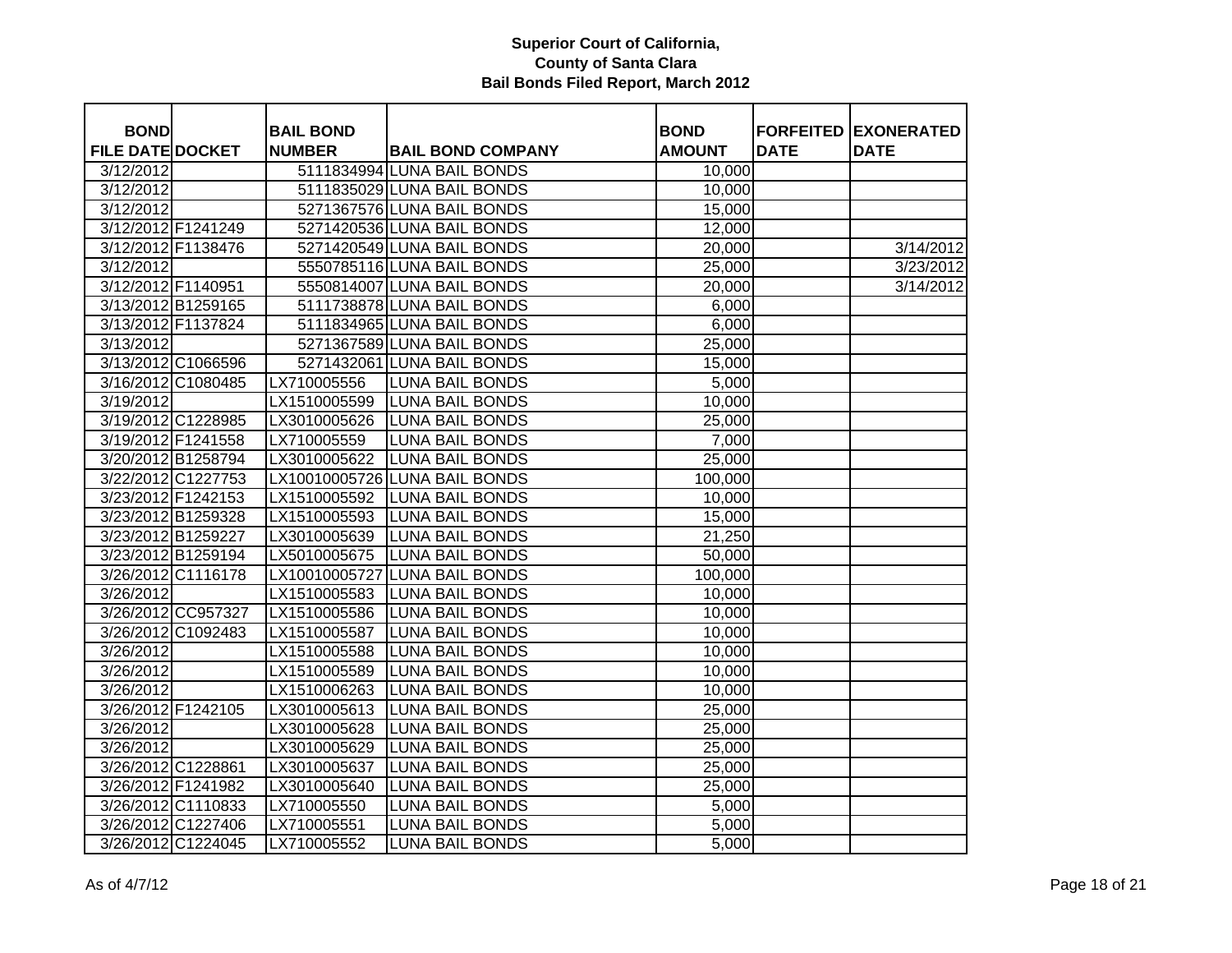| <b>BOND</b>             |                    | <b>BAIL BOND</b> |                                         | <b>BOND</b>   |             | <b>FORFEITED EXONERATED</b> |
|-------------------------|--------------------|------------------|-----------------------------------------|---------------|-------------|-----------------------------|
| <b>FILE DATE DOCKET</b> |                    | <b>NUMBER</b>    | <b>BAIL BOND COMPANY</b>                | <b>AMOUNT</b> | <b>DATE</b> | <b>DATE</b>                 |
| 3/26/2012 F1241831      |                    | LX710005558      | <b>LUNA BAIL BONDS</b>                  | 5,000         |             |                             |
| $\overline{3}/27/2012$  |                    |                  | LX10010005728 LUNA BAIL BONDS           | 100,000       |             |                             |
|                         | 3/27/2012 F1241460 | LX5010005662     | <b>LUNA BAIL BONDS</b>                  | 50,000        | 3/28/2012   |                             |
| 3/28/2012               |                    | LX3010005627     | <b>LUNA BAIL BONDS</b>                  | 25,000        |             |                             |
| 3/28/2012               |                    | LX3010005633     | <b>LUNA BAIL BONDS</b>                  | 25,000        |             |                             |
|                         | 3/29/2012 F1242155 | LX1510005584     | <b>LUNA BAIL BONDS</b>                  | 10,000        |             |                             |
| 3/29/2012               |                    | LX1510005590     | <b>LUNA BAIL BONDS</b>                  | 10,000        |             |                             |
| 3/29/2012               |                    | LX3010005630     | <b>LUNA BAIL BONDS</b>                  | 25,000        |             |                             |
|                         | 3/12/2012 C1198658 | IS50K73701       | METRO ONE, INC                          | 10,000        |             |                             |
| 3/19/2012               |                    | IS50K70319       | METRO ONE, INC                          | 10,000        |             |                             |
|                         | 3/22/2012 C1225387 | IS50K74868       | METRO ONE, INC                          | 45,000        |             |                             |
|                         | 3/12/2012 C1110368 | A72257135        | <b>MITCH SLAUGHTER BAIL BONDS</b>       | 5,000         |             |                             |
|                         | 3/7/2012 C1225665  | U520387374       | <b>NOR CAL BAIL BONDS</b>               | 5,000         |             |                             |
|                         | 3/8/2012 C1228107  | U1020387435      | <b>NOR CAL BAIL BONDS</b>               | 10,000        |             |                             |
|                         | 3/13/2012 C1066973 | S5001816622      | <b>OUT NOW BAIL BONDS</b>               | 50,000        |             |                             |
|                         | 3/1/2012 C1121414  |                  | 5271419660 PACIFIC COAST BAIL BONDS     | 20,000        |             |                             |
|                         | 3/2/2012 C1226806  | 2012DD007281     | <b>PACIFIC COAST BAIL BONDS</b>         | 50,000        |             | 3/23/2012                   |
|                         | 3/2/2012 C1226824  |                  | 2012EE003455 PACIFIC COAST BAIL BONDS   | 100,000       |             |                             |
|                         | 3/5/2012 B1157229  |                  | 2012AA066057 PACIFIC COAST BAIL BONDS   | 5,000         |             |                             |
| 3/5/2012                |                    |                  | 2012CC009987   PACIFIC COAST BAIL BONDS | 25,000        |             | 4/2/2012                    |
|                         | 3/5/2012 B1259162  |                  | 2012DD007126 PACIFIC COAST BAIL BONDS   | 10,000        |             |                             |
|                         | 3/7/2012 C1223503  | 2012BB014884     | <b>PACIFIC COAST BAIL BONDS</b>         | 10,000        |             |                             |
|                         | 3/12/2012 C1107319 |                  | 2012DD007856 PACIFIC COAST BAIL BONDS   | 35,000        |             |                             |
| 3/12/2012               |                    | 2012DD007972     | <b>PACIFIC COAST BAIL BONDS</b>         | 5,000         |             |                             |
| 3/12/2012               |                    | 2012EE003668     | <b>PACIFIC COAST BAIL BONDS</b>         | 30,000        |             | 3/23/2012                   |
|                         | 3/13/2012 C1100726 | 2012AA066056     | <b>PACIFIC COAST BAIL BONDS</b>         | 5,000         |             |                             |
|                         | 3/13/2012 C1082527 | 2012AA072004     | <b>PACIFIC COAST BAIL BONDS</b>         | 1,000         |             |                             |
|                         | 3/13/2012 F1242236 | 2012CC010544     | PACIFIC COAST BAIL BONDS                | 12,000        |             |                             |
|                         | 3/13/2012 C1229089 | 2012DD007854     | <b>PACIFIC COAST BAIL BONDS</b>         | 25,000        |             |                             |
| 3/13/2012               |                    | 2012EE003667     | PACIFIC COAST BAIL BONDS                | 10,000        |             |                             |
|                         | 3/13/2012 C1229226 | 2012FF000471     | PACIFIC COAST BAIL BONDS                | 25,000        |             |                             |
|                         | 3/13/2012 F1242154 | 2012FF000480     | PACIFIC COAST BAIL BONDS                | 15,000        |             |                             |
|                         | 3/14/2012 B1258712 | 2012AA070877     | PACIFIC COAST BAIL BONDS                | 5,000         |             |                             |
|                         | 3/16/2012 C1228310 | 2012CC010680     | <b>PACIFIC COAST BAIL BONDS</b>         | 25,000        |             |                             |
| 3/19/2012               |                    |                  | 2012CC010713 PACIFIC COAST BAIL BONDS   | 10,250        |             |                             |
|                         | 3/23/2012 B1258888 |                  | 2012CC010715   PACIFIC COAST BAIL BONDS | 10,000        |             |                             |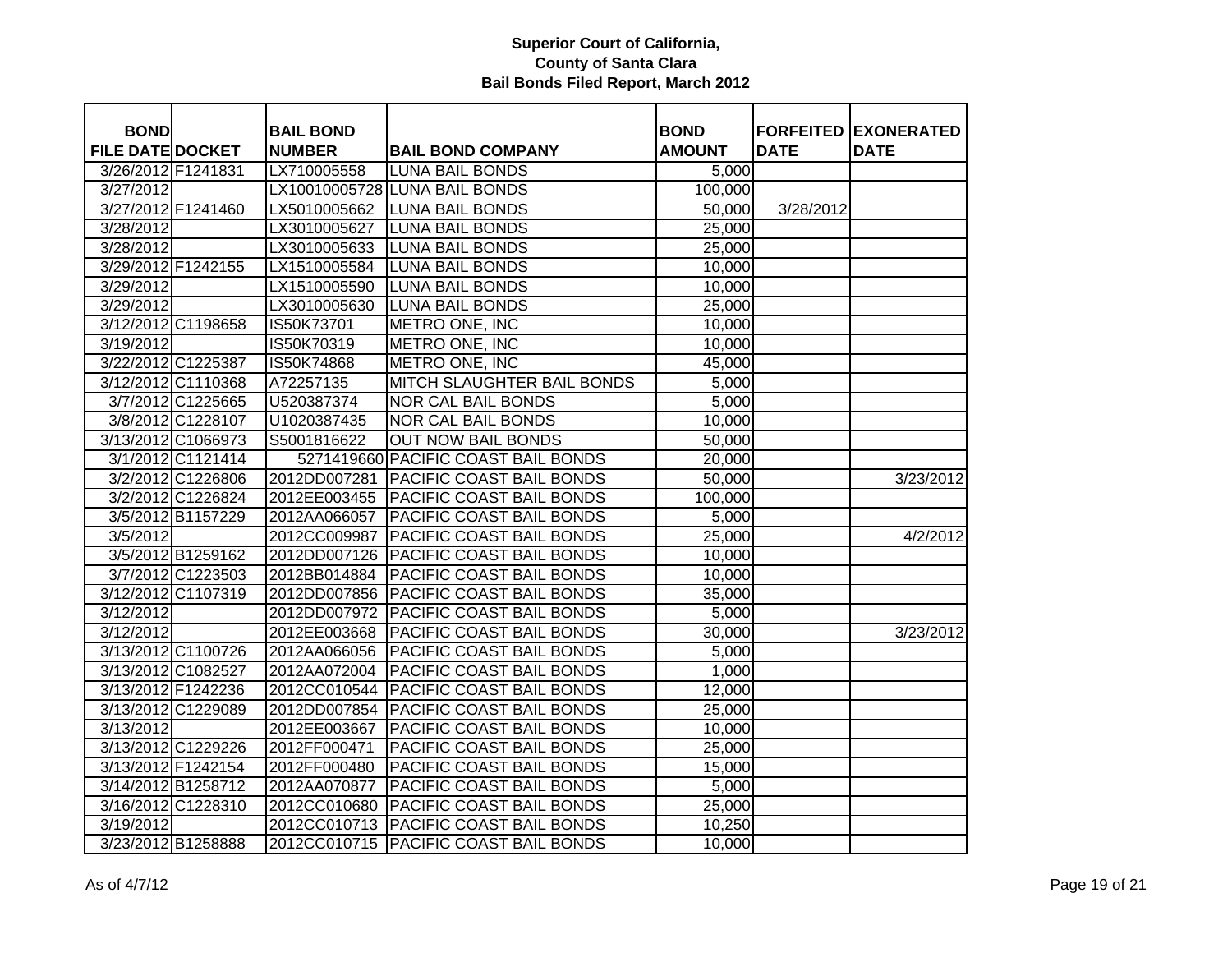| <b>BOND</b>             |                    | <b>BAIL BOND</b> |                                       | <b>BOND</b>   |             | <b>FORFEITED EXONERATED</b> |
|-------------------------|--------------------|------------------|---------------------------------------|---------------|-------------|-----------------------------|
| <b>FILE DATE DOCKET</b> |                    | <b>NUMBER</b>    | <b>BAIL BOND COMPANY</b>              | <b>AMOUNT</b> | <b>DATE</b> | <b>DATE</b>                 |
|                         | 3/26/2012 C1199829 | 2012CC010714     | <b>PACIFIC COAST BAIL BONDS</b>       | 20,000        |             | 3/26/2012                   |
|                         | 3/27/2012 C1122752 | 2012CC009988     | <b>PACIFIC COAST BAIL BONDS</b>       | 10,000        |             |                             |
| 3/27/2012               |                    | 2012DD008104     | <b>PACIFIC COAST BAIL BONDS</b>       | 10,000        |             |                             |
| 3/28/2012 C1228501      |                    | 2012EE003834     | PACIFIC COAST BAIL BONDS              | 100,000       |             |                             |
| 3/16/2012 B1259107      |                    | S1002019792      | PEACOCK BAIL BONDS                    | 75,000        |             |                             |
| 3/21/2012               |                    | 2012CC009571     | <b>RAMIREZ BAIL BONDS</b>             | 25,000        |             |                             |
|                         | 3/16/2012 B1259233 |                  | 5111853483 REASONABLE BAIL BONDS      | 10,000        |             |                             |
| 3/1/2012                |                    |                  | 2012BB006638   TAPOUT BAIL BONDS      | 10,000        |             |                             |
| 3/5/2012                |                    | 2012BB006640     | <b>TAPOUT BAIL BONDS</b>              | 10,000        |             |                             |
|                         | 3/8/2012 C1196969  | 2012EE003454     | <b>TAPOUT BAIL BONDS</b>              | 100,000       |             |                             |
| 3/16/2012 C1224437      |                    |                  | 2012CC004306   TAPOUT BAIL BONDS      | 15,000        | 3/22/2012   |                             |
|                         | 3/16/2012 C1225379 | 2012EE003529     | <b>TAPOUT BAIL BONDS</b>              | 100,000       | 3/22/2012   |                             |
| 3/19/2012               |                    | 2012BB013774     | <b>TAPOUT BAIL BONDS</b>              | 11,000        |             |                             |
| 3/19/2012 B1157537      |                    |                  | 2012CC004305   TAPOUT BAIL BONDS      | 25,000        |             |                             |
| 3/21/2012               |                    | 2012BB013775     | <b>TAPOUT BAIL BONDS</b>              | 500           |             |                             |
|                         | 3/23/2012 C1228376 | 2012EE003452     | <b>TAPOUT BAIL BONDS</b>              | 100,000       |             |                             |
| 3/27/2012 F1242033      |                    | 2012FF000445     | <b>TAPOUT BAIL BONDS</b>              | 250,000       |             |                             |
| 3/6/2012                |                    | IS500K4141       | <b>TEDD WALLACE BAIL BONDS</b>        | 500,000       |             |                             |
| 3/26/2012               |                    | IS50K70099       | <b>TEDD WALLACE BAIL BONDS</b>        | 11,000        |             |                             |
| 3/13/2012               |                    | AS3K56306        | <b>THANG VO BAIL BONDS</b>            | 25,000        |             |                             |
| 3/20/2012 F1140820      |                    | AS100K16187      | <b>THANG VO BAIL BONDS</b>            | 100,000       |             |                             |
| 3/22/2012               |                    | AS100K16188      | THANG VO BAIL BONDS                   | 40,000        |             |                             |
|                         | 3/5/2012 F1241968  | AS15356690       | TONY DIAZ BAIL BONDS                  | 10,000        |             |                             |
| 3/15/2012 F1242044      |                    | AS15356694       | TONY DIAZ BAIL BONDS                  | 11,000        |             |                             |
|                         | 3/15/2012 C1225668 |                  | 5550806413 VERONICA MELERO BAIL BONDS | 20,000        |             |                             |
| 3/2/2012                |                    | 2012DD007378     | <b>VU BAIL BONDS</b>                  | 10,000        |             | 3/27/2012                   |
|                         | 3/5/2012 C1228751  | A152182466       | <b>VU BAIL BONDS</b>                  | 10,000        |             |                             |
|                         | 3/5/2012 C1229092  | A152182481       | <b>VU BAIL BONDS</b>                  | 15,000        |             |                             |
|                         | 3/7/2012 C1117575  | A152182487       | <b>VU BAIL BONDS</b>                  | 10,000        | 3/9/2012    |                             |
| 3/7/2012                |                    | A302129331       | <b>VU BAIL BONDS</b>                  | 25,000        |             |                             |
|                         | 3/8/2012 C1227284  | A302129008       | <b>VU BAIL BONDS</b>                  | 20,000        |             |                             |
|                         | 3/13/2012 CC958873 | A152182489       | <b>VU BAIL BONDS</b>                  | 15,000        |             |                             |
|                         | 3/13/2012 C1227580 | A302129320       | <b>VU BAIL BONDS</b>                  | 16,000        |             | 3/21/2012                   |
|                         | 3/13/2012 C1086150 | A72257924        | <b>VU BAIL BONDS</b>                  | 5,000         |             |                             |
|                         | 3/13/2012 C1080830 | AUL2084047       | <b>VU BAIL BONDS</b>                  | 50,000        |             |                             |
|                         | 3/15/2012 C1227946 | 2012EE003493     | <b>VU BAIL BONDS</b>                  | 50,000        |             |                             |